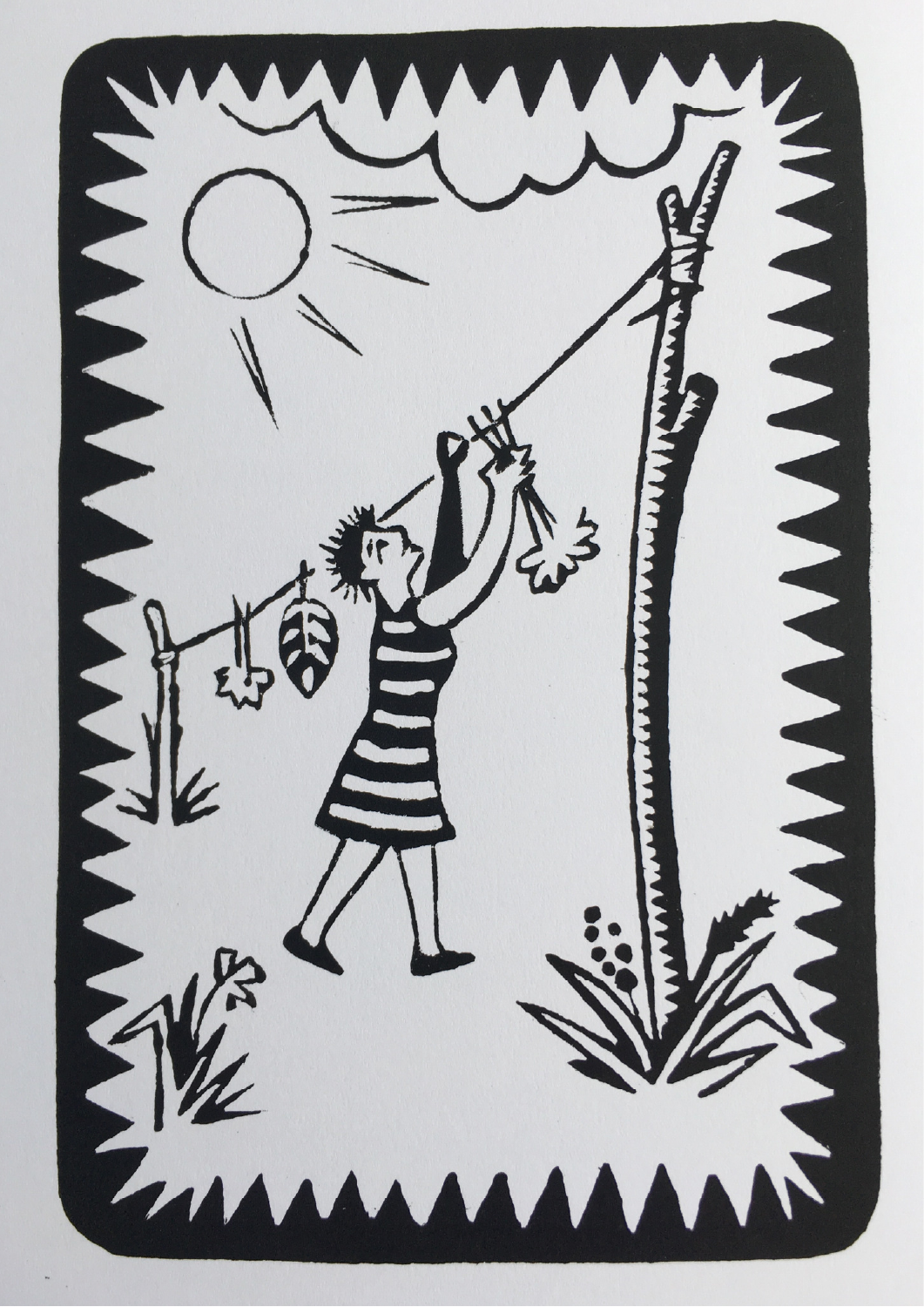Drying - (dehydration ) Index

- 1. what is dehydration?
- 2. a brief history
- 3. benefits of drying
- 4. equipment
- 5. key considerations when using a dehydrator
- 6. fruit preparation & temperature guide
- 7. vegetable preparation & temperature guide
- 8. storage
- 10. drying herbs
- 11. drying plant roots
- 12. powders Recipes
- 13. dried apples
- 14. dried raspberries
- 15. dried mushrooms
- 16. gundruk
- 17. gundruk relish
- 18. herb-teas nettle  $\mathcal{O}$  chamomile
- 19. dandelion coffee
- 20. buckwheat crackers
- 21. kale crisps
- 22. courgette crisps
- 23. fruit leather
- 24. glossary
- 25. resources
- 26. greencuisine trust information

greencuisinetrust.org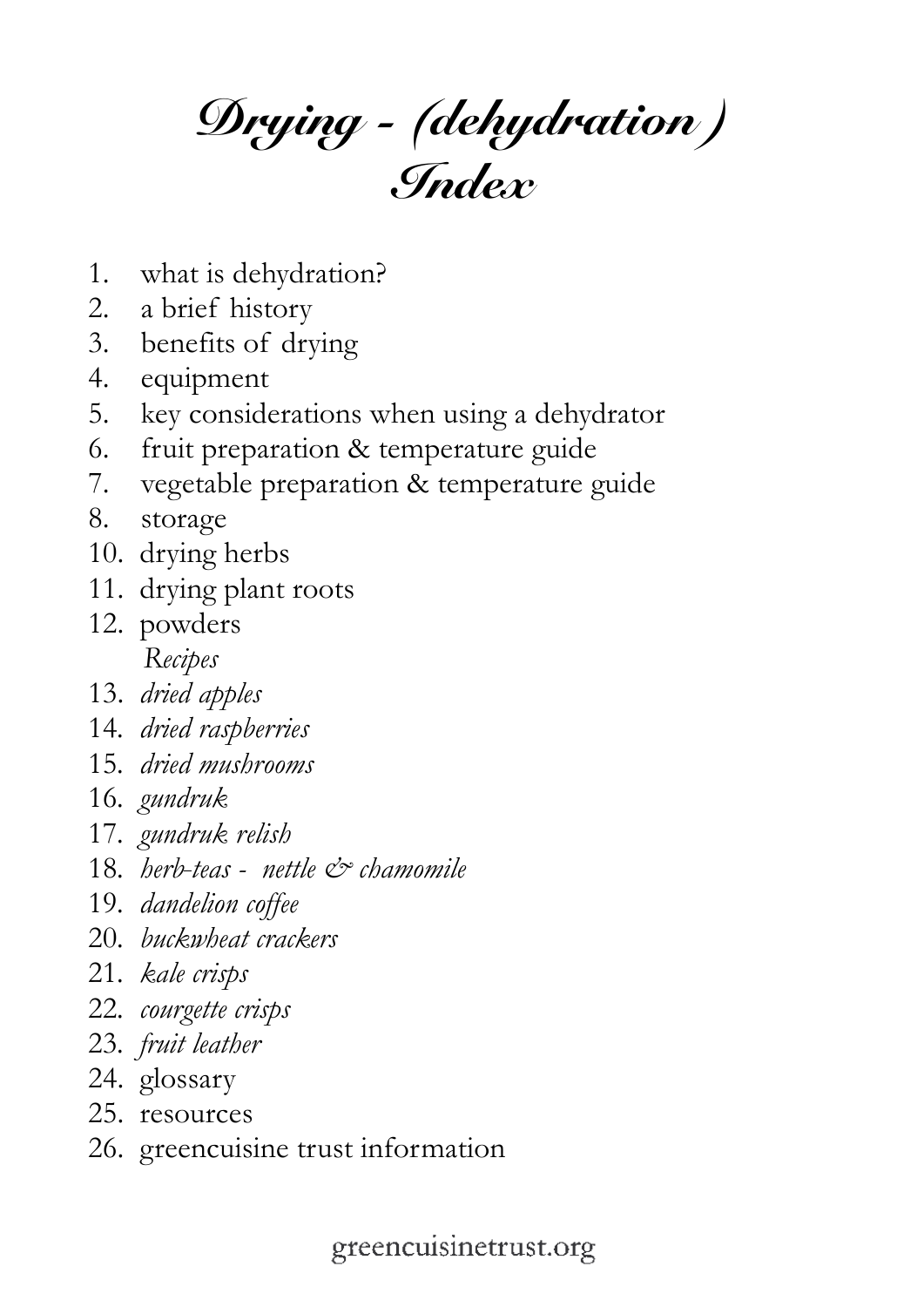# What is dehydration?

Dehydration is a method of food preparation that works by removing water from food thus inhibiting the growth of bacteria, yeasts & moulds.

It generally involves a method of heating at a low temperature with plenty of air circulation.

Dehydration (or drying) is one of the oldest methods of food preservation.

Vegetables, fruit, herbs, meat & fish can all be preserved by dehydration. These cards focus on drying vegetables, fruit & herbs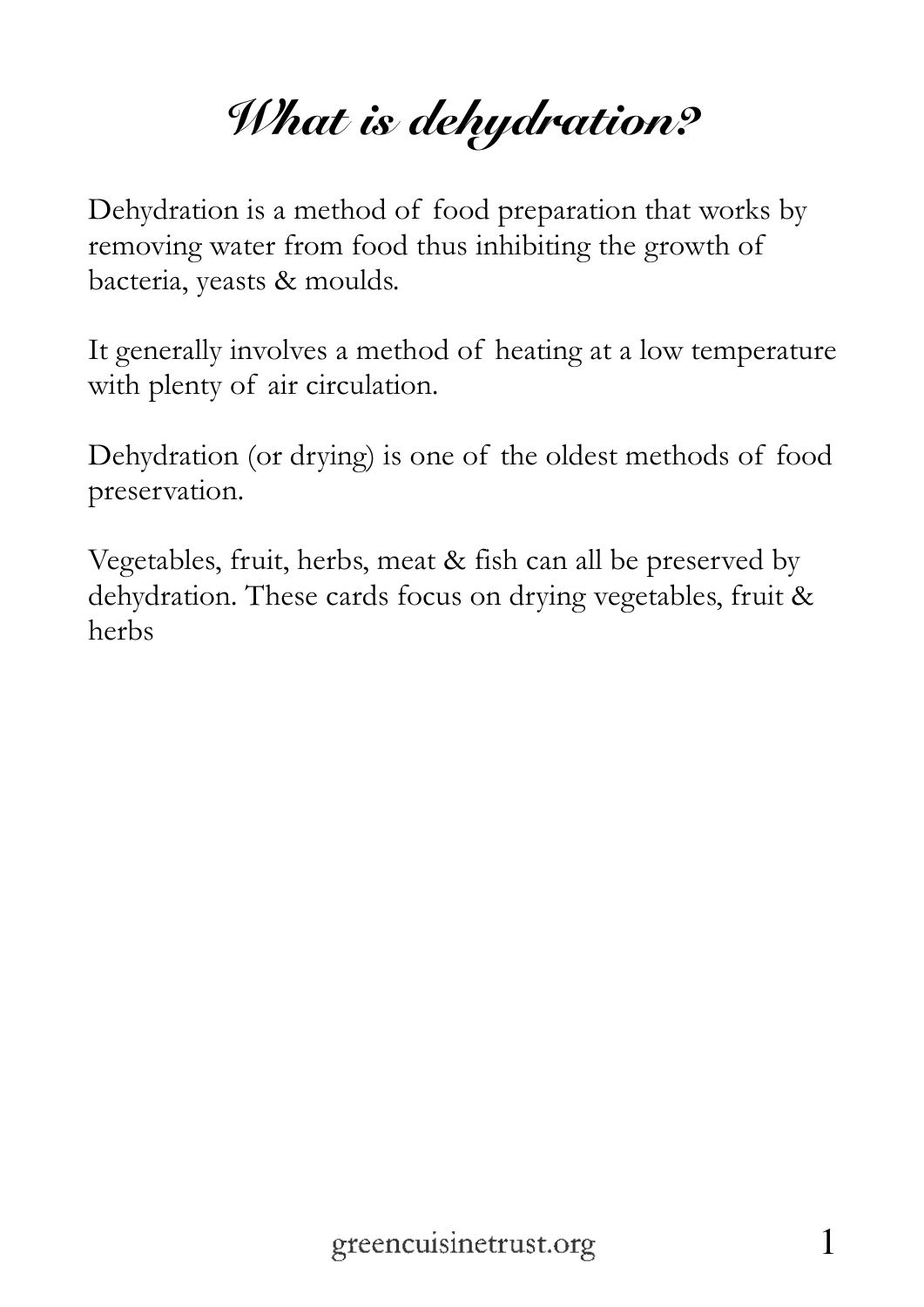A brief history

Earliest recordings of drying food date back to 12,000 BC when Egyptians dried fish & meat in the heat of the dessert sun. This was not a method suited to the cooler, wetter climate of Europe, where in the Middle Ages, still-houses were built, here fruits, vegetables, herbs, meat & fish were strung across a room and dried by the heat of a fire.

Mechanised production arrived during the 18th century with new methods evolving to the present day freeze drying. This works by freezing the material, then reducing the pressure and adding heat to allow the frozen water in the material to evaporate as water vapour.

To use the technique of drying at home you can simply use low heat, from the sun or electric, together with airflow to dry & preserve your food.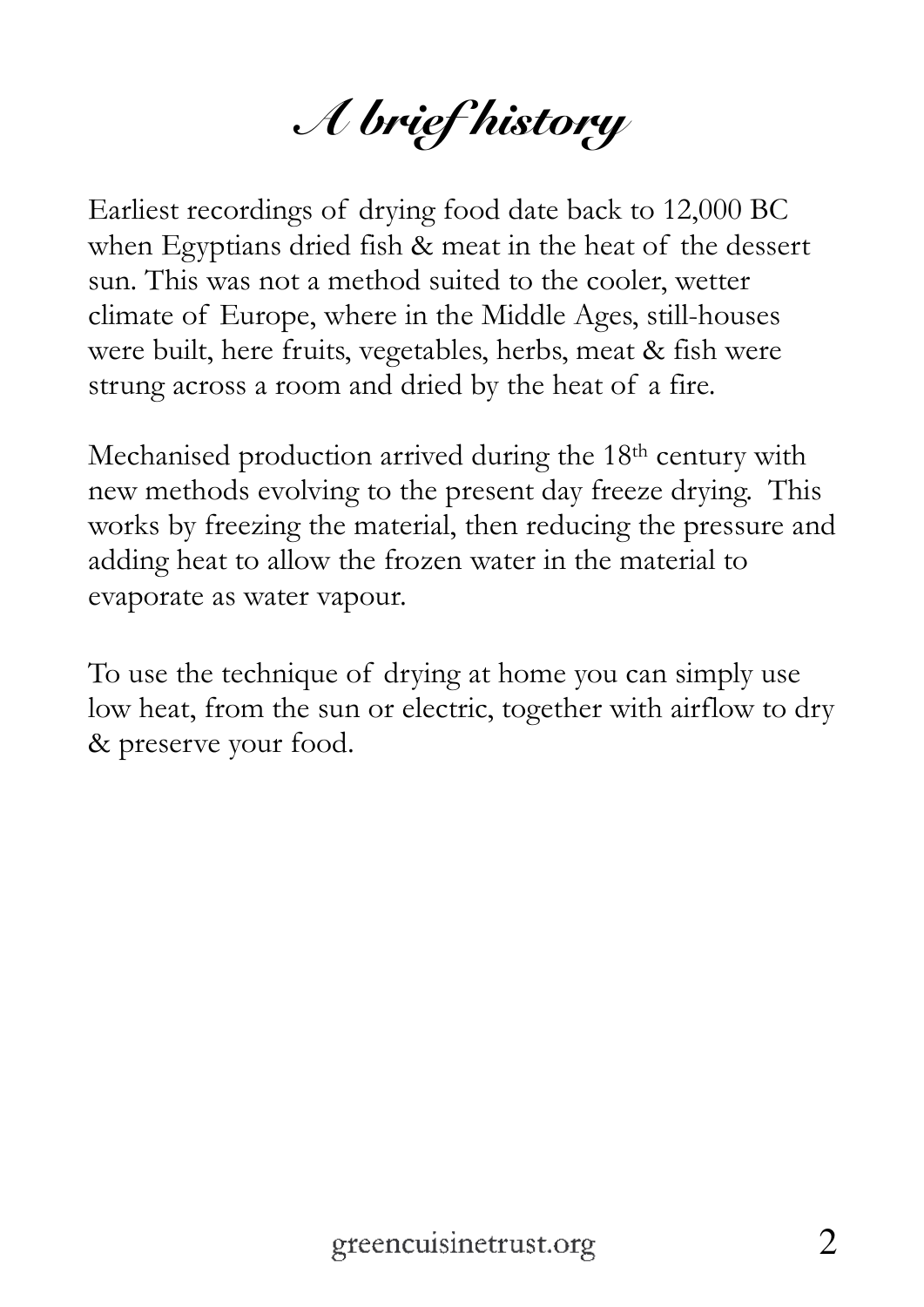Benefits of drying

- easily preserves an abundant harvest
- reduces waste
- preserves fruit & vegetables at the peak of ripeness
- minimal loss of nutrients
- preserves enzymes
- preserves healing properties of herbs
- light & portable to travel with
- uses no energy for storage
- low risk factor (i.e. food poisoning)
- easy method both to make and use
- $100\%$  natural no preservatives or additives
- Excellent way of storing emergency food supply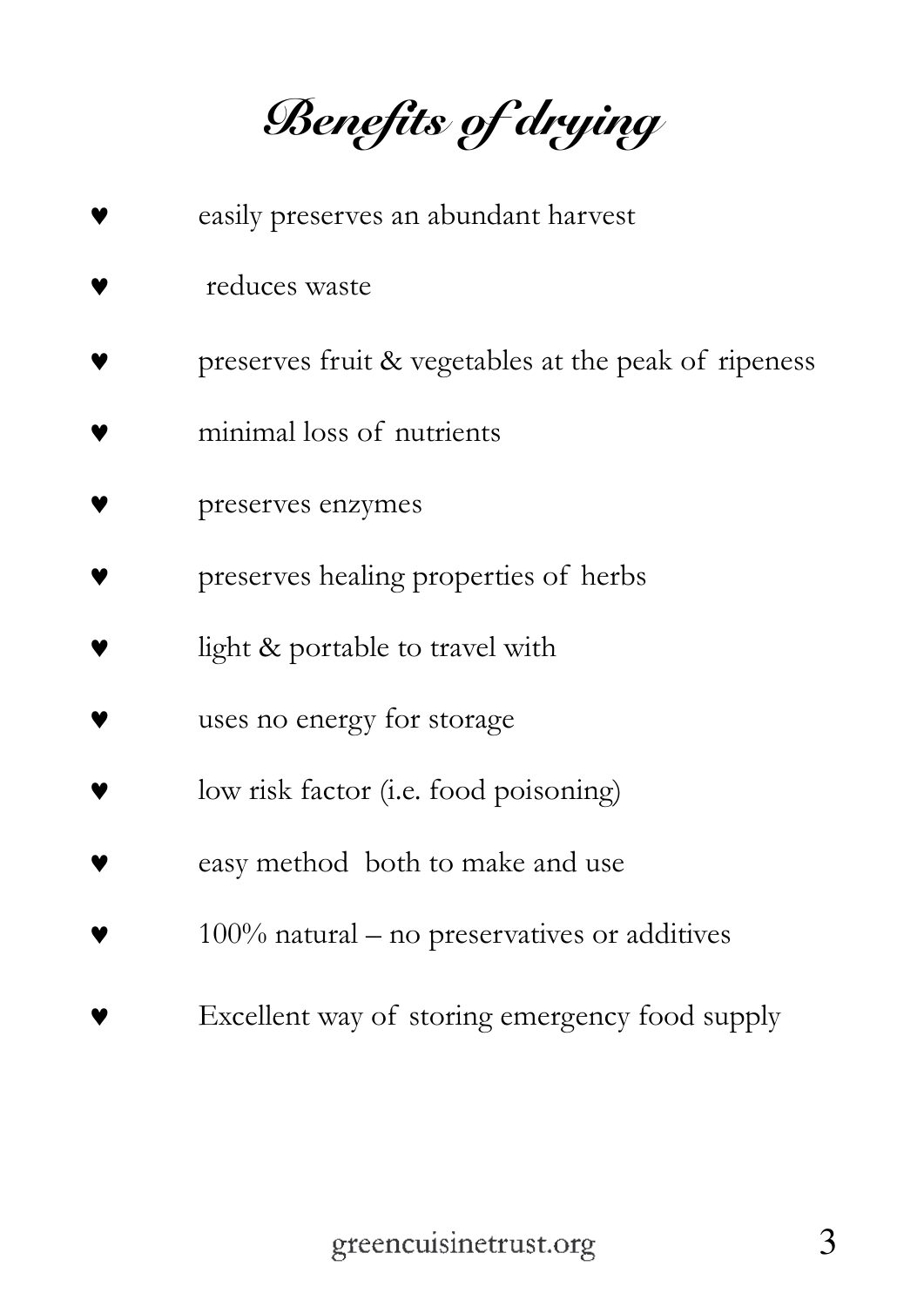Equipment

dehydrator - electric or solar.\*

You can improvise with an oven if you can set the temperature low enough  $(140^{\circ}F/60^{\circ}C)$  but it will use more energy than a commercial dehydrator or a home constructed solar dryer. Commercial dehydrators give more consistent results, are easy

to work with and produce a better quality product. The initial outlay may be a bit daunting but in the long run you will save money.

You could share the cost  $\dot{\mathcal{C}}$  use amongst a group of friends.

- $string for hanging herbs in a dry, airy room.$
- baking parchment or dehydrator tray inserts
- chopping board & knife for preparation
- blender if you are making biscuits, crackers or fruit leathers

\* see resources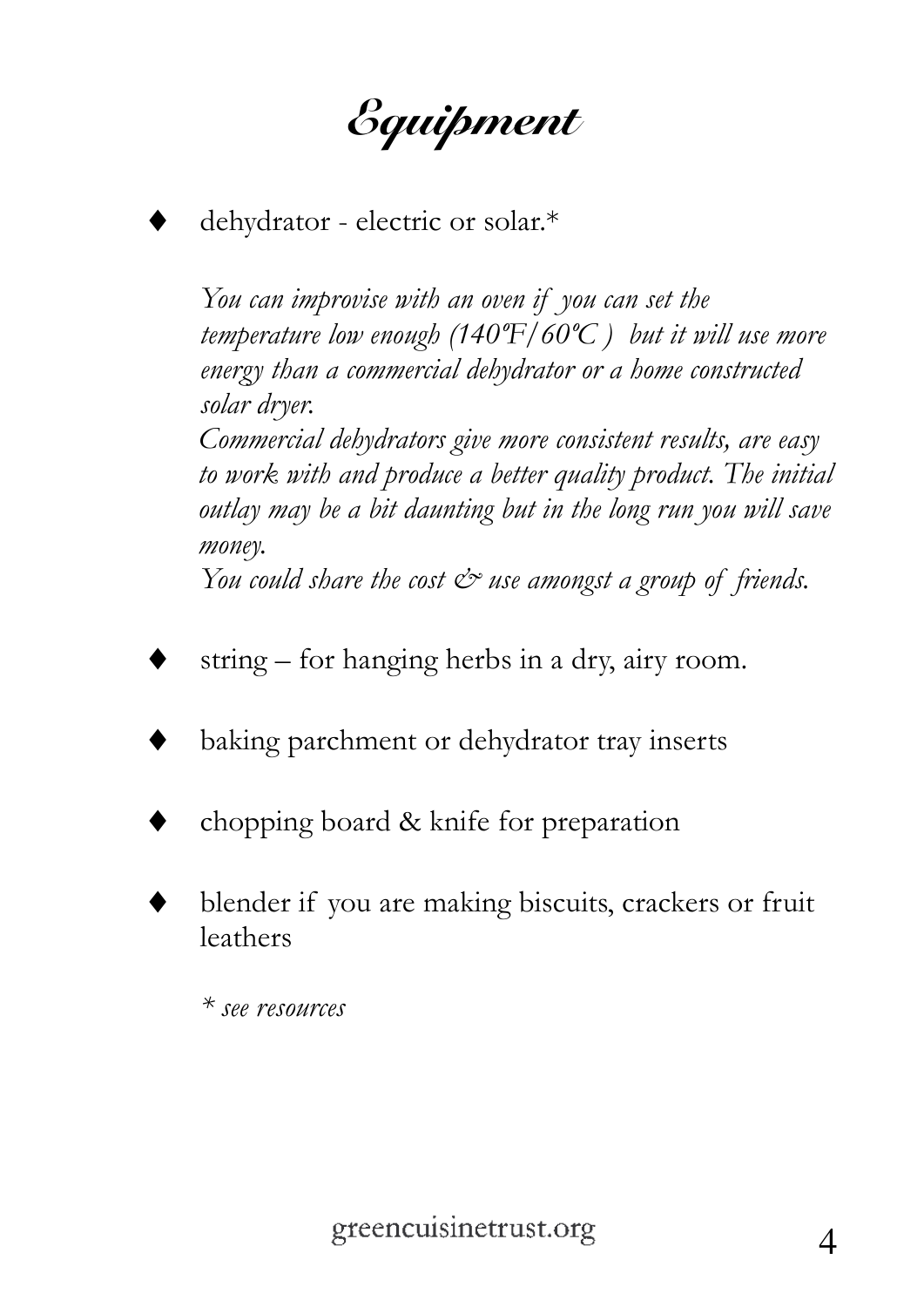# Key considerations when using a dehydrator

When you buy a dehydrator choose a model with a back fan because this dries more evenly.

Never mix different types of fruit or vegetable on the same dehydrator tray.

Always try to have even slices of the same thickness for drying.

Do not overlap pieces on the dehydrator tray as this blocks airflow.

To prevent fruits turning brown, they can be dipped very quickly in lemon water made from 2 tablespoons juice to 250ml water. Shake well to remove excess moisture.

The time food takes to dry depends both on the food and the drying conditions. Higher sugar content increases drying time, high humidity increases drying time, thinner pieces dry faster than thick pieces. All drying times in the fruit & vegetable guides are approximations.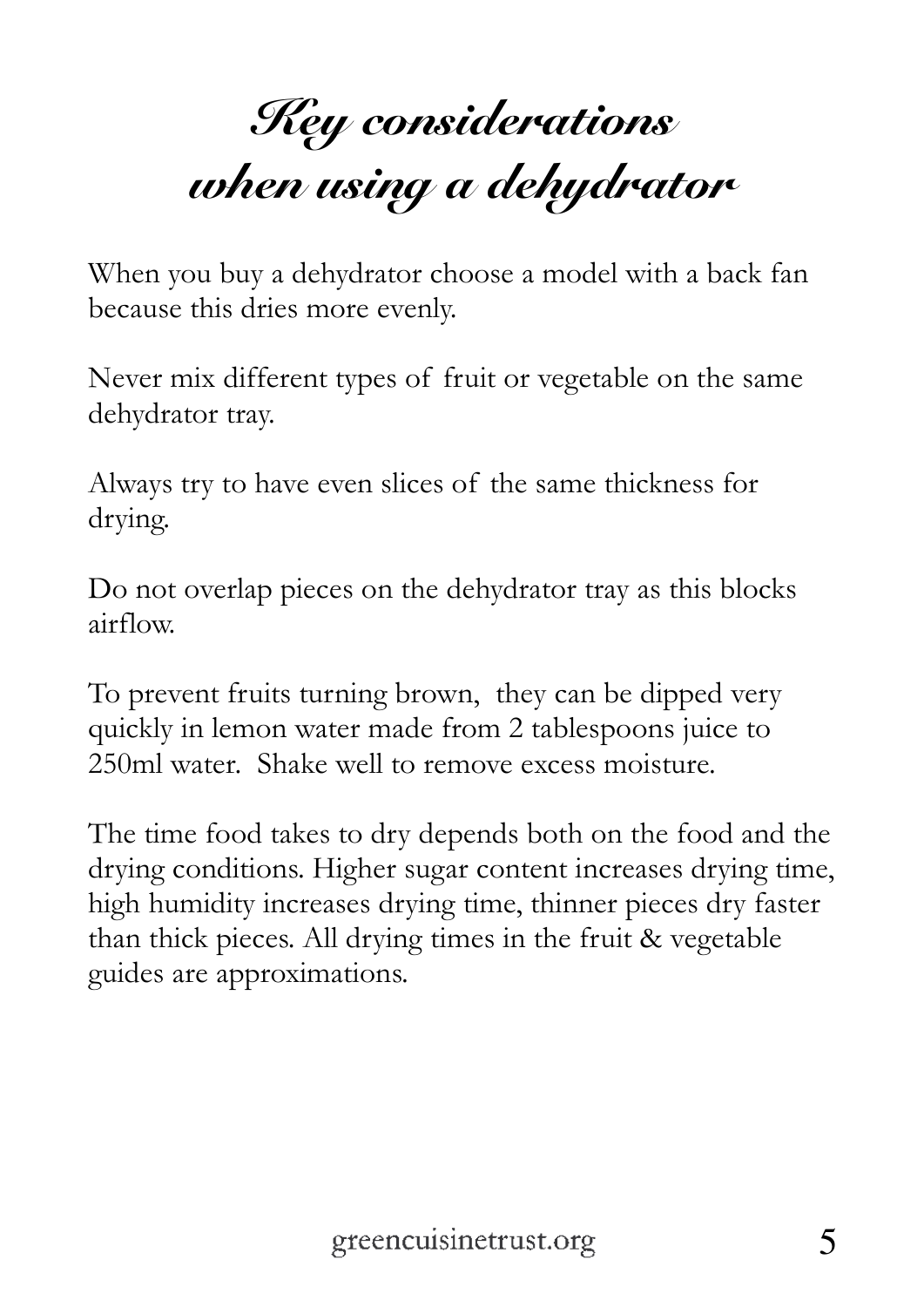# Fruit ~ preparation & temperature guide

| Fruit        | Preparation                        | Temp                         | Drying        |
|--------------|------------------------------------|------------------------------|---------------|
| Apple        | Wash & core                        | 145°F for two hours.         | $6 - 12$ hrs  |
|              | Cut into rings or slices $1/8"$    | Reduce to 115°F              |               |
|              | thick                              |                              |               |
|              |                                    |                              |               |
| Pears        | Wash, quarter & core               | 145°F for two hours.         | $18 - 24$ hrs |
|              |                                    | Reduce to 115°F              |               |
| Bananas      | Peel & slice $\frac{1}{4}$ " thick | $115^{\circ}$ F              | $8 - 10$ hrs  |
|              |                                    |                              |               |
| Plums        | Wash, cut in half & stone          | 145°F for two hours.         | $18 - 24$ hrs |
|              |                                    | Reduce to 115°F              |               |
| Strawberries | Cut in half                        | 145°F for two hours.         | $8 - 10$ hrs  |
|              |                                    | Reduce to 115°F              |               |
| Berries      | As they are                        | 145°F for two hours.         | $10 - 12$ hrs |
|              |                                    | Reduce to 115°F              |               |
| Apricots     | Cut in half & stone                | 145°F for 3 hours.           | $18 - 24$ hrs |
|              |                                    | Reduce to 115°F              |               |
| Peaches      | Stone & cut in quarters            | $145^{\circ}$ F for 3 hours. | $18 - 24$ hrs |
|              |                                    | Reduce to 115°F              |               |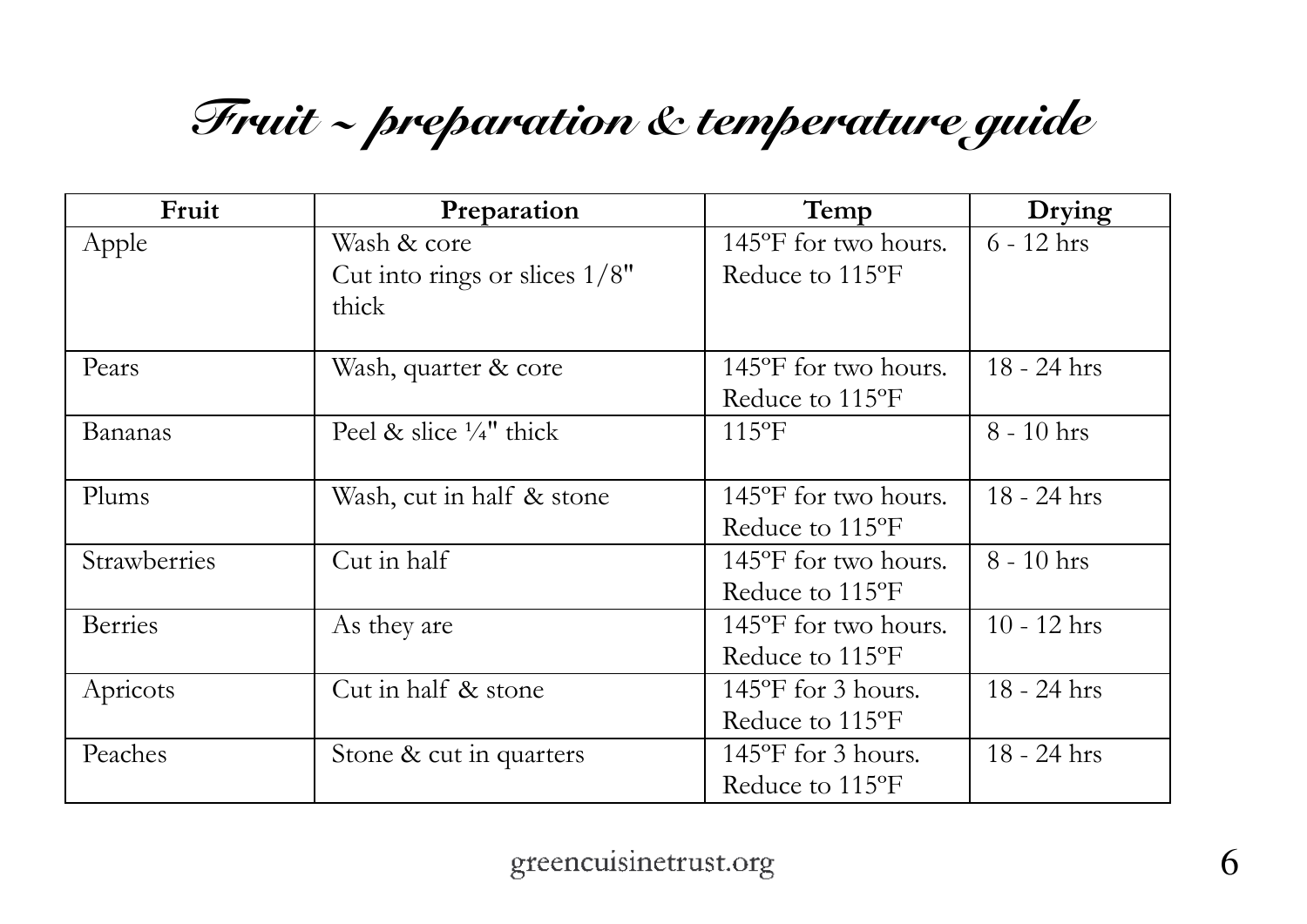# Storage

### Short term storage

Dehydrated foods that you are going to use in the short term can be stored, for ease of use, in air tight glass jars. Some foods you might make in a dehydrator like crisps or fruit leathers are only good to eat in the short term.

#### Long term storage.

Warm & hot temperatures, moisture, air & light will all cause food to break down. Store food in air tight containers in a cool, dry and dark location.

An ideal temperature is 60ºFahrenheit or 15ºCelsius.

### Conditioning

Allow your dried food to cool then place in an airtight jar, fasten the lid and shake daily for a week, this will help distribute any remaining moisture that may remain in larger pieces to the dryer smaller pieces. If any condensation appears dehydrate the food for more time otherwise repack the food for long term storage.

#### Options for long term storage

Store in glass jars like kilner jars or alternatively pack in paper bags and store in a metal container.

Add oxygen absorbers\* to your containers to decrease the amount of oxygen and extend shelf life.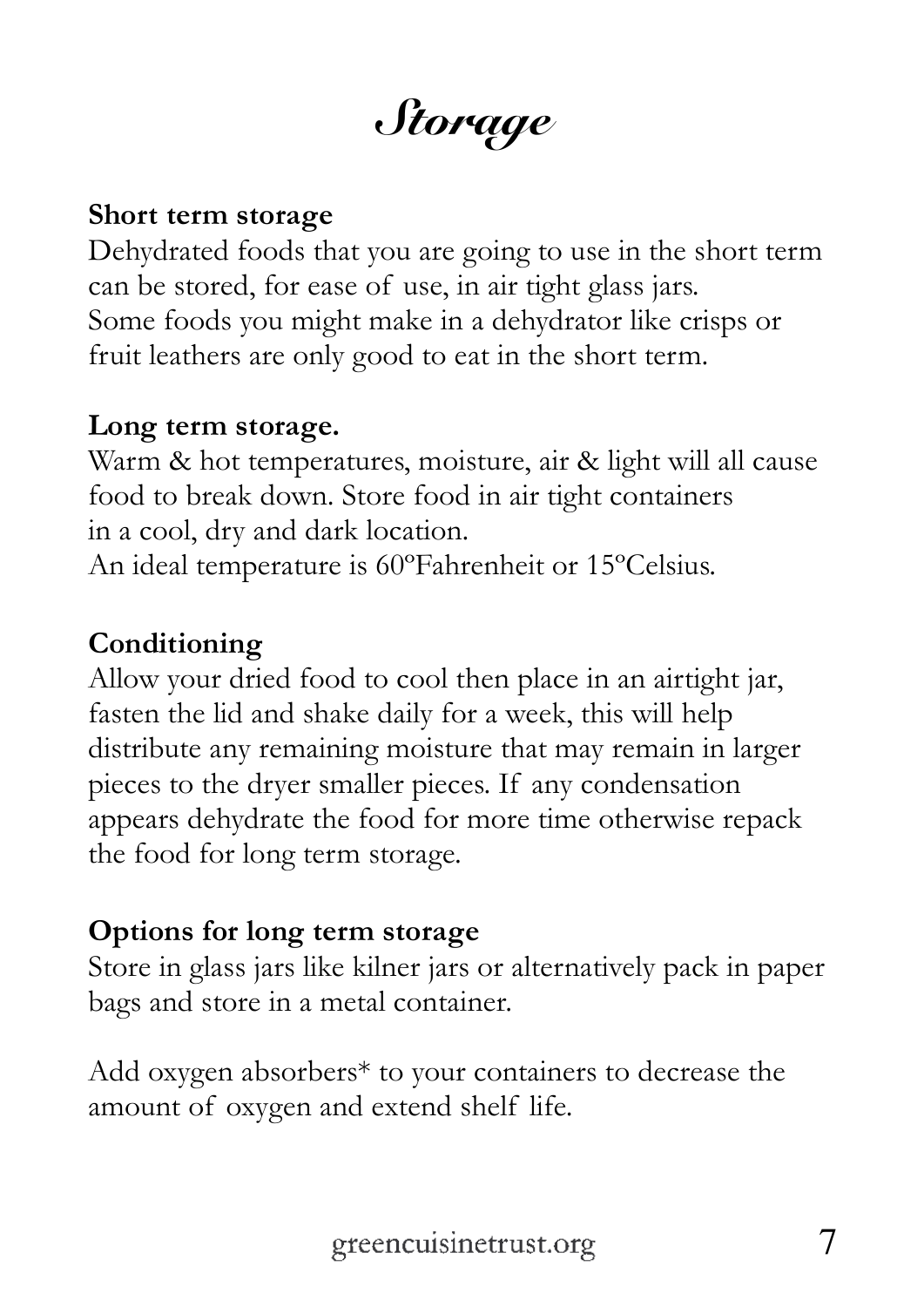# Storage

Mylar bags\* are a good option these sturdy bags can easily be made airtight. They come in various sizes so can be used for small and large scale storage. They are particularly good for long term storage.

Vacuum sealing\* is another alternative, especially for long term storage. It is a method that reduces the amount of oxygen in a package. By creating an airtight package, your food will last much longer, though you will have to buy another piece of equipment.

### Labeling

Label your jars, bags or other containers with information about what's in the container and the date the contents were dehydrated. You could also add a date you think it should be used by.

\* see resources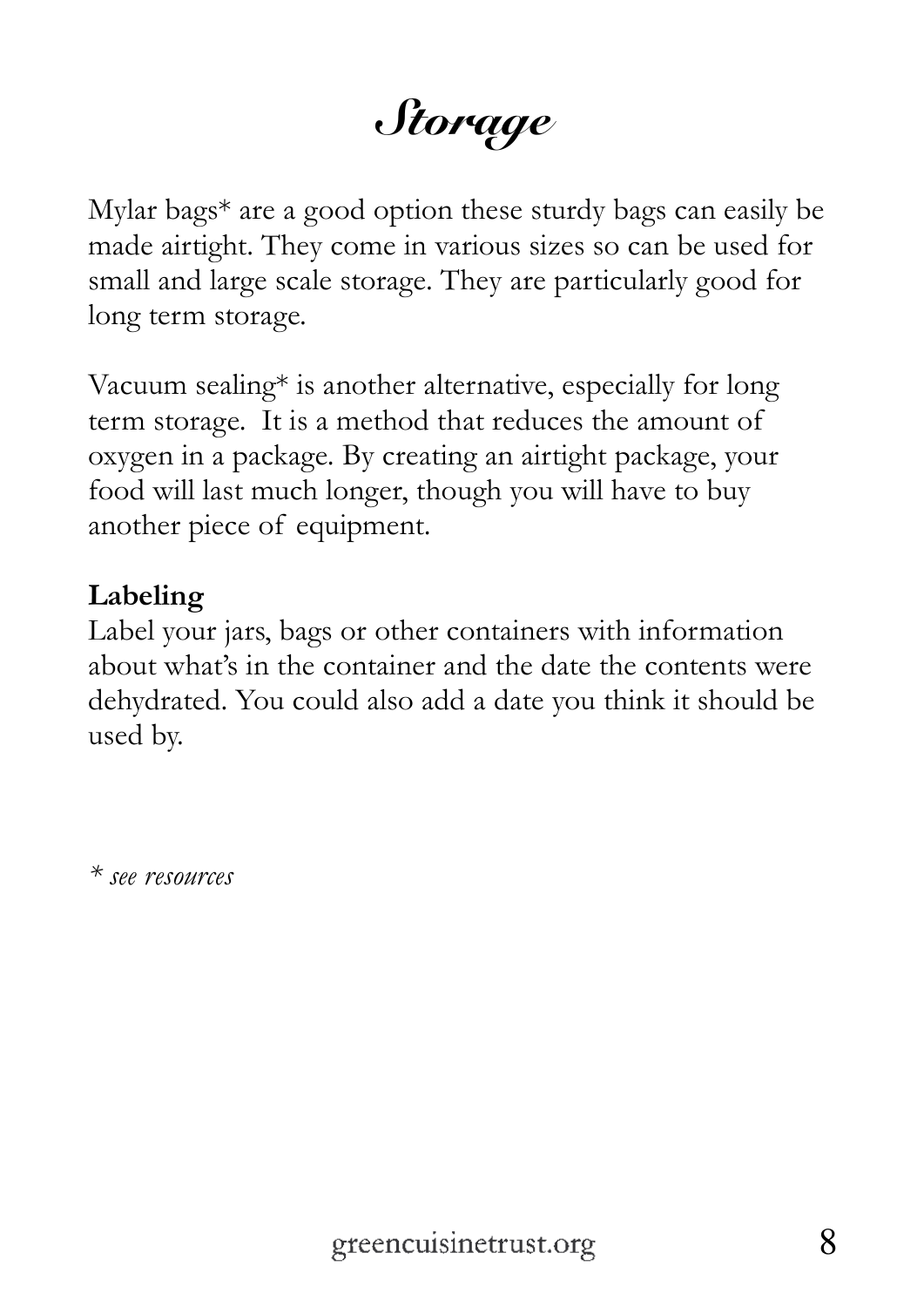Drying herbs

The best time to harvest herbs to be dried and stored is on a sunny morning, immediately after the dew has evaporated. Easy leaves to harvest and dry include nettle, lemon balm, mint & lemon verbena. When flower-heads alone are to be dried, gather when they are well out but before they reach maturity. Good flowers to dry include German chamomile, Gallica rose, calendula & elderflower. Dry in a warm well ventilated spot or use a dehydrator.

## Nettles

Tie together 6 or 8 stems and hang in an airy, dry place. Leave until completely dry. Pull off the leaves and store in a paper bag or glass jar in a cool dark place.

To dry in a dehydrator, cut the leaves from the stem and lay them on a dehydrator drying tray, trying not to overlap. Dry as close to a temperature of 95ºF/35ºC that is possible on your dehydrator checking regularly for approximately 8 -10 hours, cool & store.

### Chamomile

Spread your chamomile flowers evenly on clean paper. Leave the blossoms to dry in a not too warm, airy place away from direct sunlight, which should take 4/5 days. Store in paper bags or glass jars in a cool dark place.

To dry in a dehydrator, arrange the flower heads on a drying tray. Dry as close to a temperature of  $95^{\circ}$  F/35 $^{\circ}$ C that is possible on your dehydrator checking regularly for approximately 8 -10 hours, cool & store.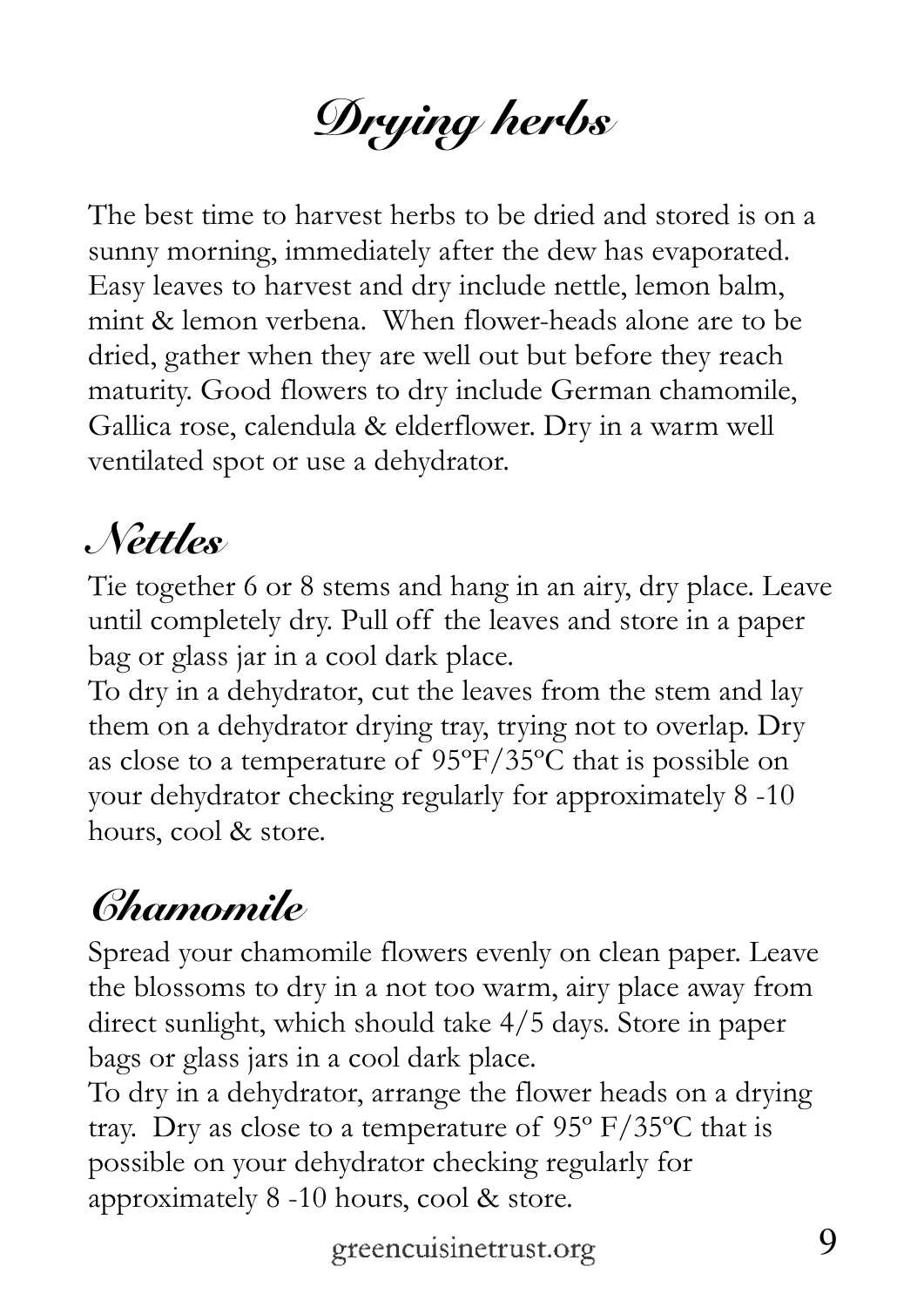Drying plant roots

Most roots should be harvested in their second year, as they get older, they become more fibrous and woody.

In general roots are dug for drying in the Autumn when the plant has stored nutrients for the winter.

Once you have harvested the roots process them right away.

### Roots to harvest & dry include burdock, chicory, horseradish, liquorice, dandelion & beetroot

The basic method is very simple.

Harvest your roots, gently easing them from the soil with a fork.

Rinse the roots under cool water, using a soft brush to clean off all the dirt .

Slice the roots into  $\frac{1}{4}$  inch slices.

Cut the larger slices in half or quarter them so that all the slices are a uniform size.

Tip the pieces onto a dehydrator tray and dry 115ºF/60ºC until hard and crisp.

Be sure to dry thoroughly to prevent mould.

Cool before packing. Store in air tight container in a cool, dark place.

If you use a mylar bag or vacuum package system the roots will last up to 5 years.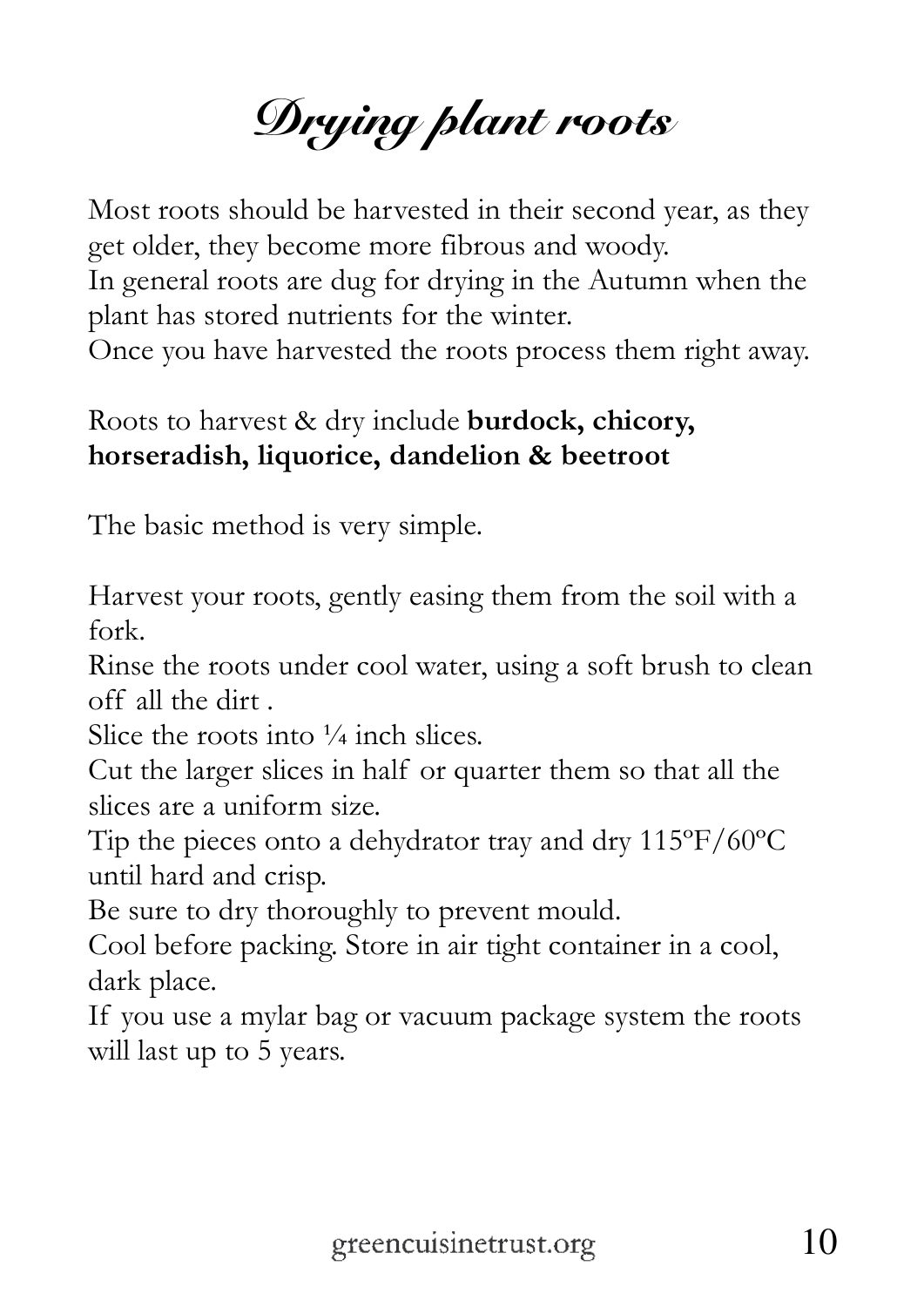## *Pourders*

The dried roots of common plants (see drying plant roots) can be turned into powders which can be used in a variety of ways to support health.

To make a powder take the cooled dehydrated roots and whiz in a coffee/spice grinder or some other high powered processor like a Bullet or Vitamix. It may take a little while to get it to a fine powder as roots are fibrous.

Sieve the powder into a bowl. Any larger pieces left in the sieve can be added to a tea mix.

For immediate use store in an air tight, glass bottle with an oxygen absorber.

For long term storage pack the powder in vacuum sealed bags. Ideally it is best to store the dehydrated root pieces and grind as needed.

Talk to a herbalist before taking any herbal powders.

### Power shot

Slowly blend 20g of powder with 50ml of apple juice and drink straight away.

### Smoothie

Fortify a smoothie with a spoonful of powder.

### Sweetener

Use beetroot powder to naturally sweeten food.

greencuisinetrust.org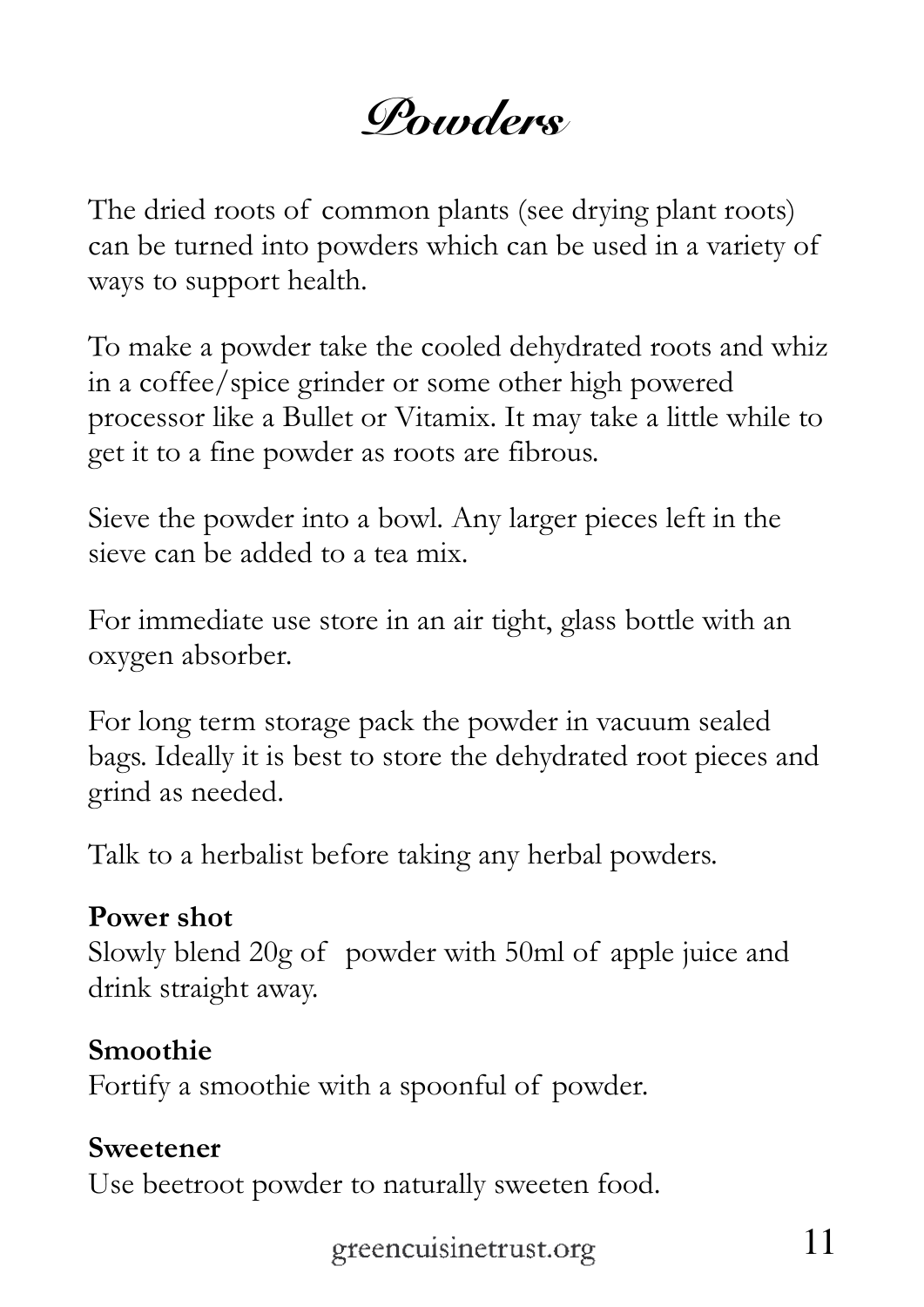# Dried apple slices

Choose organic apples, most varieties work well, especially good are Granny Smith, Braeburn & Autumn Crisp.

Wash the apples, quarter, core and slice.

If you want to keep the apples slices white quickly dip in lemon water and toss onto a clean cloth to remove any excess water.

Warm the dehydrator to 145ºF/63ºC

Place the apple slices on dehydrator trays. Make sure there is a space around each slice for air to circulate & achieve even drying.

Place the trays of apple slices into the dehydrator. After 2 hours reduce to 115ºF/60ºC

Continue to dry the apples, total drying time is between 6 – 12 hours.

When the apple slices are dry, turn off the dehydrator and remove the trays. Let the apples cool before packing. Store in air tight glass jars for up to 6 months. If you use a mylar bag or vacuum package system the apples will last up to 5 years. Label & date before storing.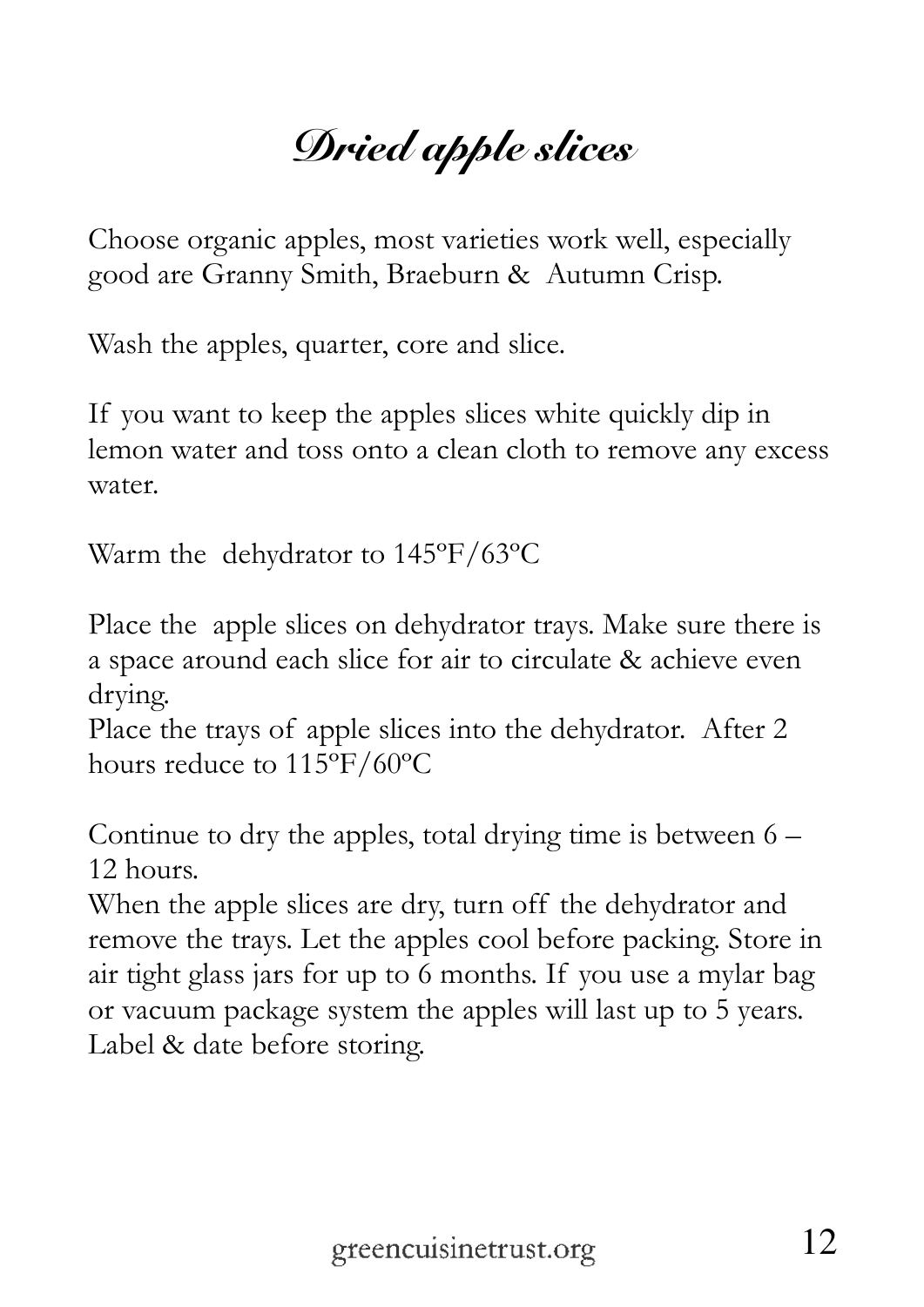### Dried raspberries

Select firm ripe raspberries.

Try to avoid washing the raspberries, if you do they must be thoroughly dried.

Warm the dehydrator to 145ºF

Arrange the raspberries in a single layer on your dehydration tray.

Dehydrate for 2 hours then lower the temperature to 115ºF/60C for approximately another 10 hours.

When the raspberries are dry, turn off the dehydrator and remove the trays and allow to completely cool. Store in air tight glass jars for up to 6 months. If you use a mylar bag or vacuum package system the raspberries will last up to 5 years. Label & date before storing.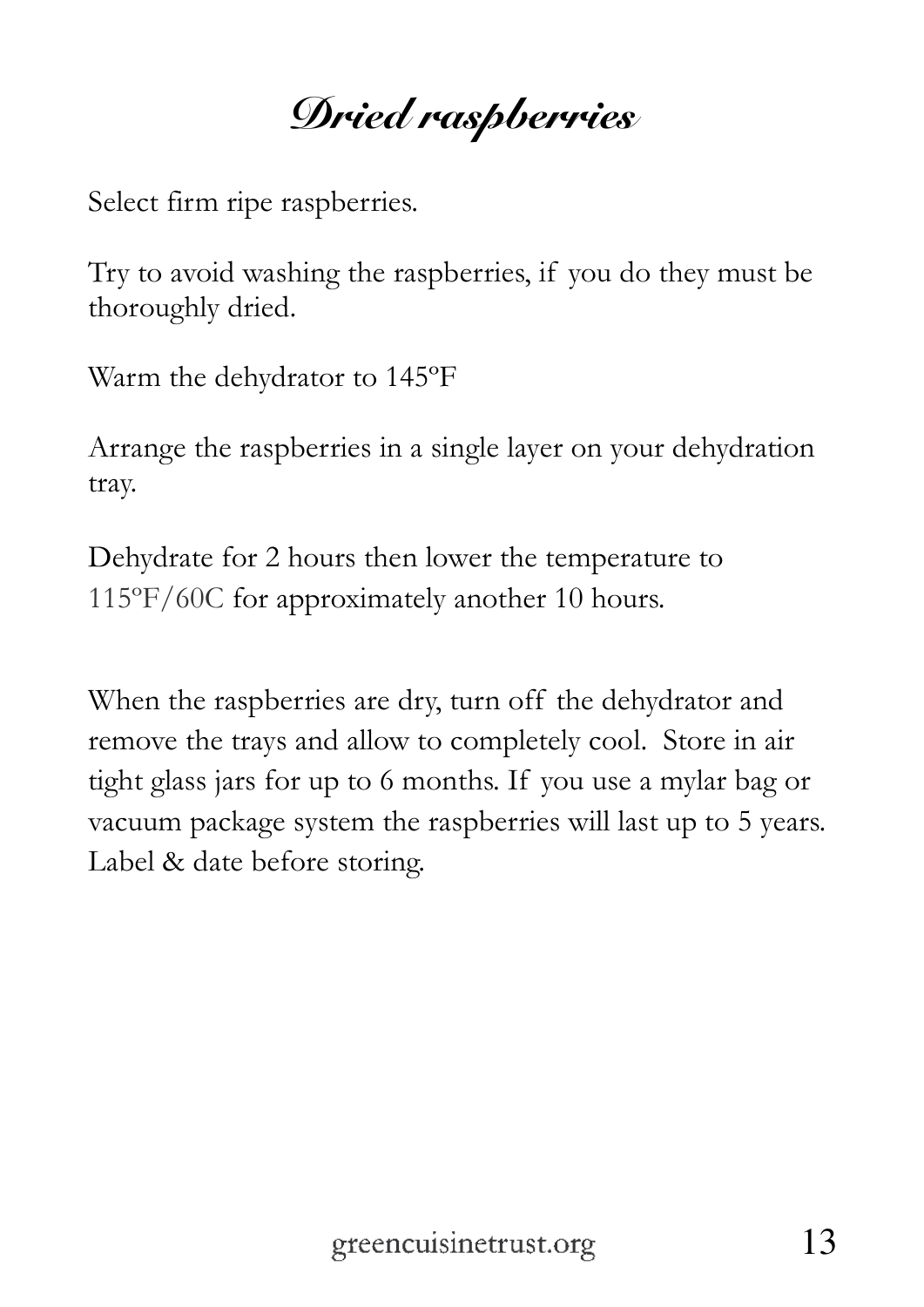## Dried mushrooms

All mushrooms can be dehydrated, the main mushroom foraging time in the UK is the autumn. Make absolutely sure you have correctly identified the mushrooms you gather and that they are edible. Alternatively dry shop bought varieties. Dried mushrooms bring a rich depth to winter dishes.

Using a small brush remove any soil from your mushrooms. Cut into slices between 1/8" & 1/4" thick.

Lay the mushrooms on the dehydrator trays in a single layer. Do not overlap.

Dry at  $115^{\circ}F/60^{\circ}C$  for between  $4-8$  hours.

When they are ready they should be fairly brittle not flexible.

If you intend to use them over the coming months store in an airtight jar. For long term storage up to 5 years use a mylar bag or vacuum package system.

Label & date before storing.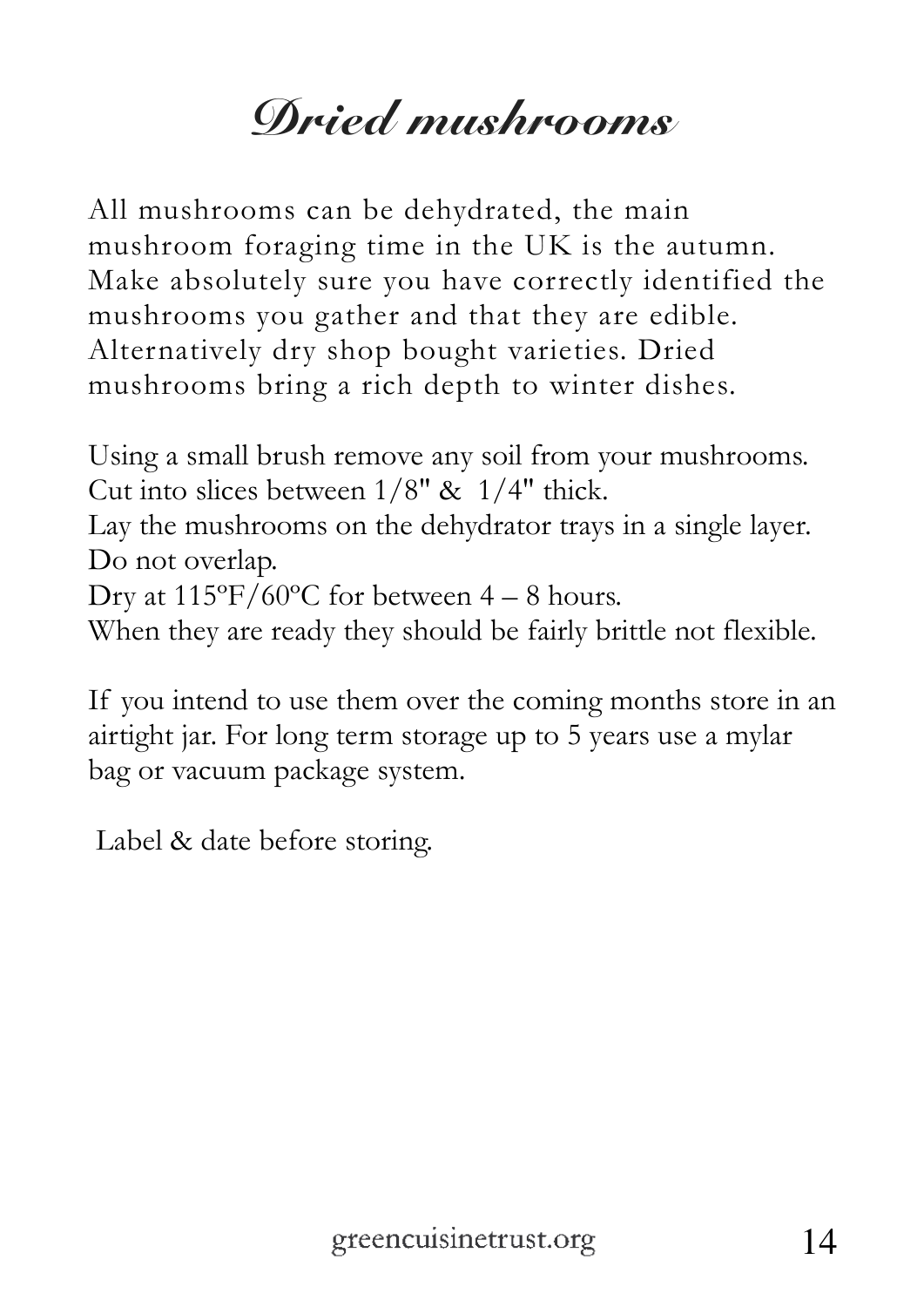## Gundruk

Gundruk is a Nepalese salt free way of preserving green leaves.

Gather some fresh leaves spinach, chard, radish and turnip tops are all ideal. Leave to wilt in the sun turning daily for three days.

Lack of sun may call for a little improvisation, on the windowsill or by the oven are possibilities.

Coarsely chop the leaves, pack into a wide neck jar and keep pressing down on the leaves until they become submerged under their own liquid. If there is not enough liquid in the leaves add some water.

Weigh down to keep the leaves submerged & ferment in a warm place for a week.

Drain and either place the leaves in the sun to dry (which is the traditional method) or dry using a dehydrator. Spread the kale onto the trays with plenty of room for air circulation.

Dry at 115ºF/60ºC until completely dry.

If you intend to use them over the coming months store in an airtight jar. For long term storage up to 5 years use a mylar bag or vacuum package system. Label & date before storing.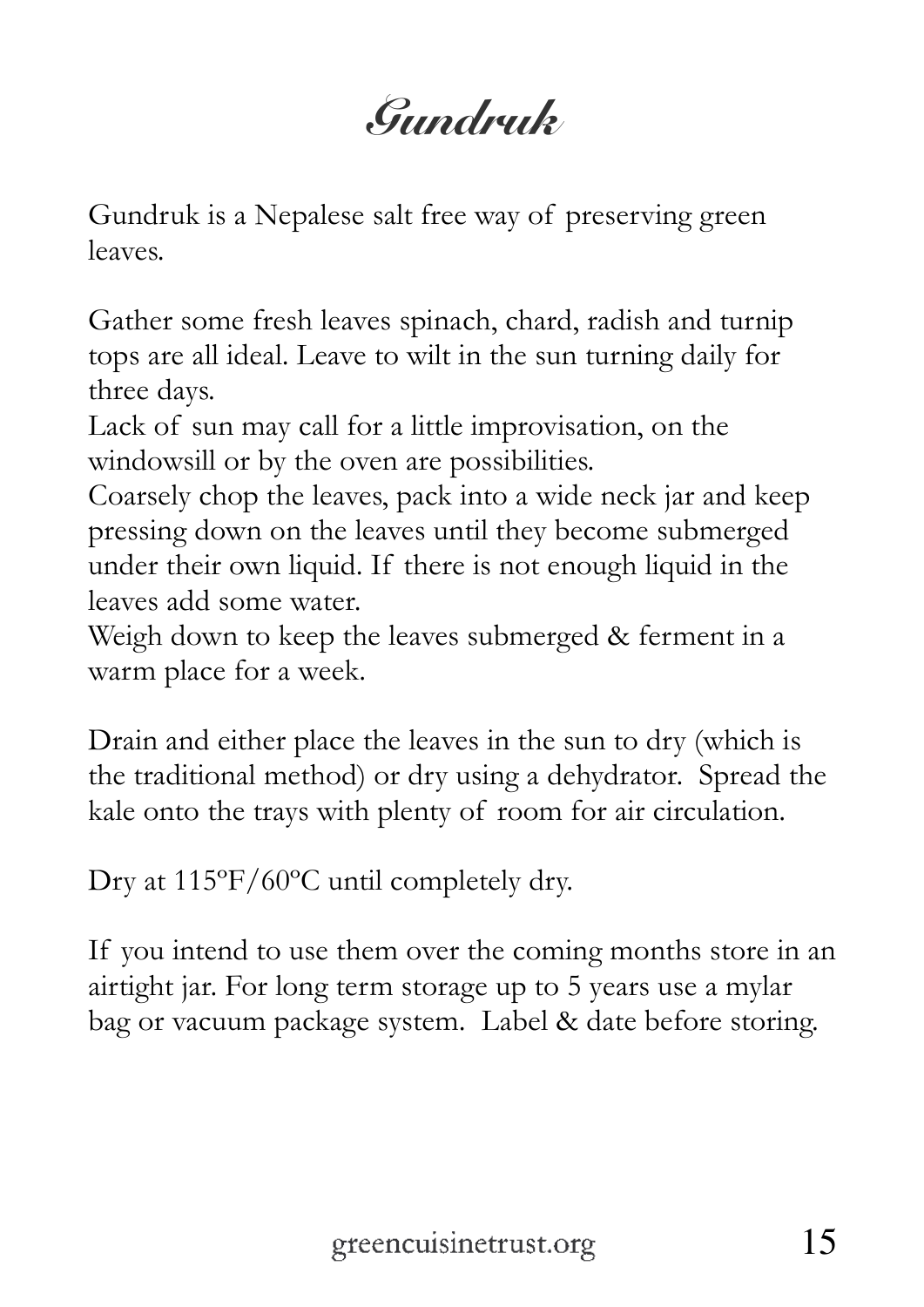## Gundruk relish

60 g gundruk (see card 17) 1 red onion finely chopped 1 chilli finely chopped ¼ teaspoon freshly ground black pepper scant teaspoon salt 1 tablespoon olive oil 1 teaspoon seed mustard

Mix all the ingredients together and serve as a condiment with rice and vegetables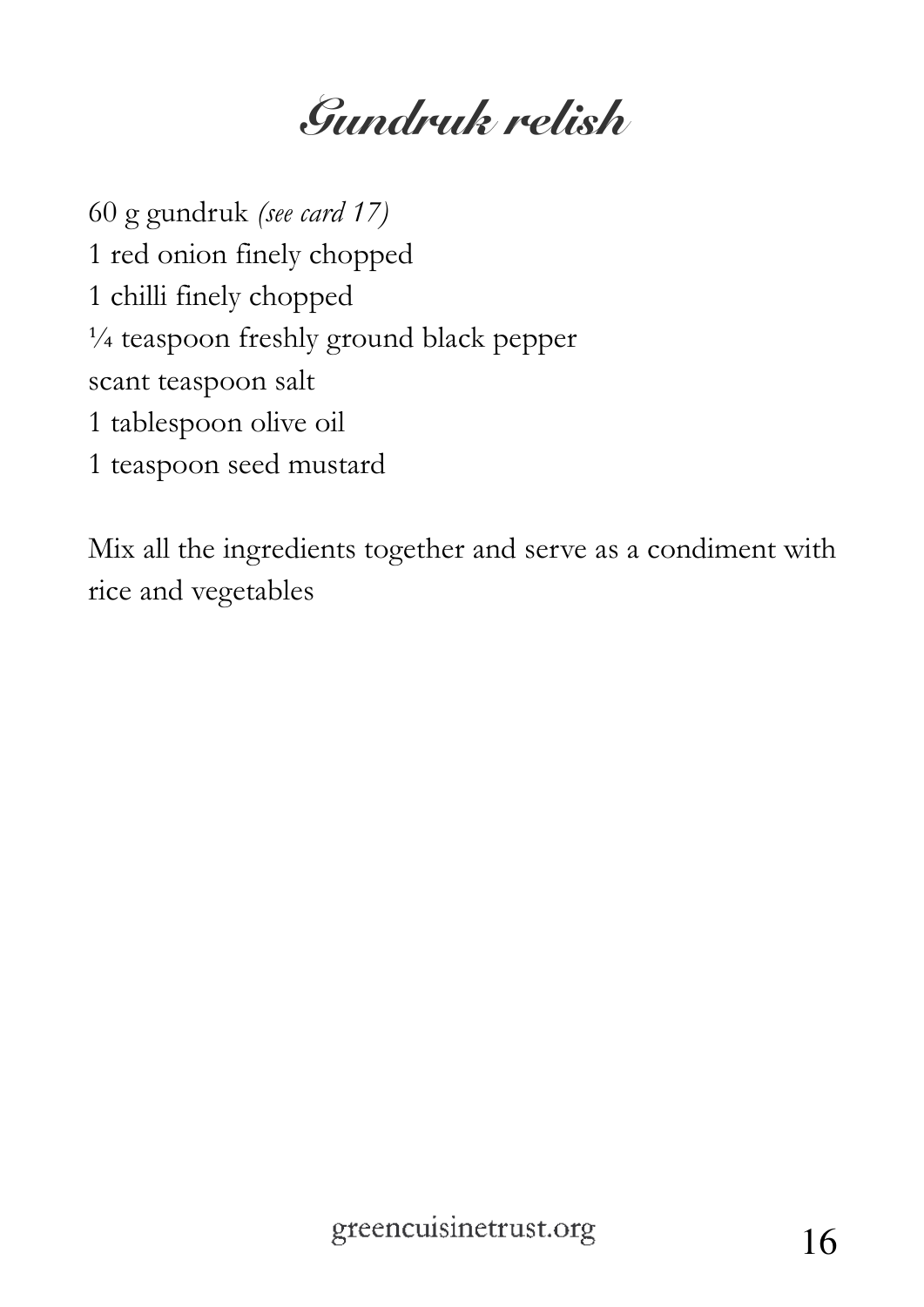### Herb tea

### Nettle tea

Diuretic and general tonic serves 2 2 tablespoons dried nettle leaves  $\frac{1}{2}$  litre boiling water

Using a jug or a teapot, steep the nettles in the water for 5 minutes. Strain the nettle tea into mugs or glasses. If you wish serve with a slice of lemon.

### Chamomile tea

Good for digestion and aids sleep. serves 2 3 tablespoons dried chamomile flowers  $\frac{1}{2}$  litre boiling water

Put the chamomile flowers into a jug or teapot and pour over the water Allow to steep for 5 minutes Strain into mugs or glasses.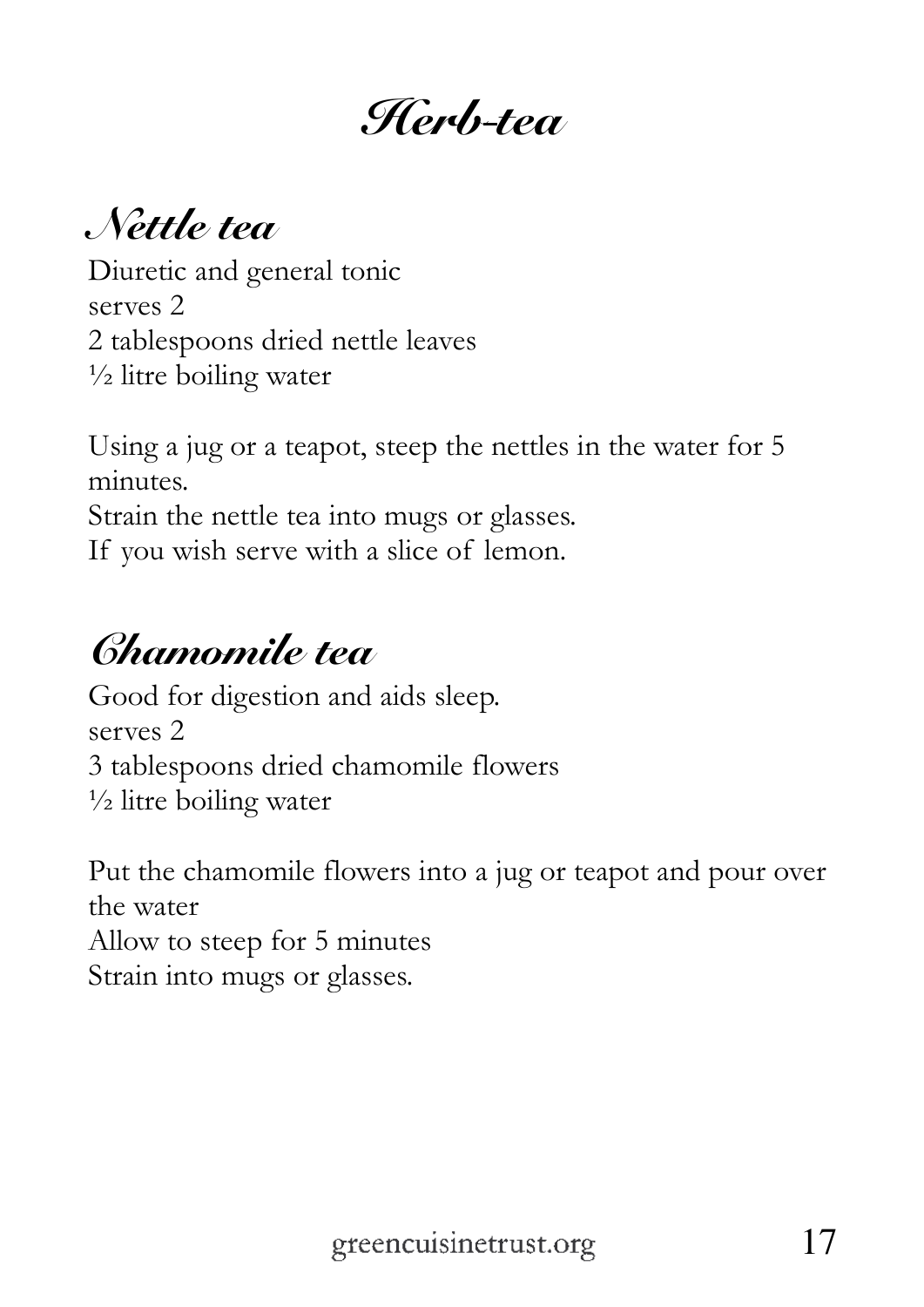# Dandelion coffee

Dandelion root supports the liver  $\mathcal{Q}^*$  gall bladder and also digestion.

Heat the oven to 200º/390F

Arrange dried dandelion root pieces on an oven tray.

Roast the dandelion root in the oven until brown about 30 minutes.

Cool & store in an airtight container.

To make the dandelion coffee Simmer 2 to 3 tablespoons of roast dandelion root (depending on your flavour preference) in ½ litre of water for 15 minute, strain and it's ready to drink!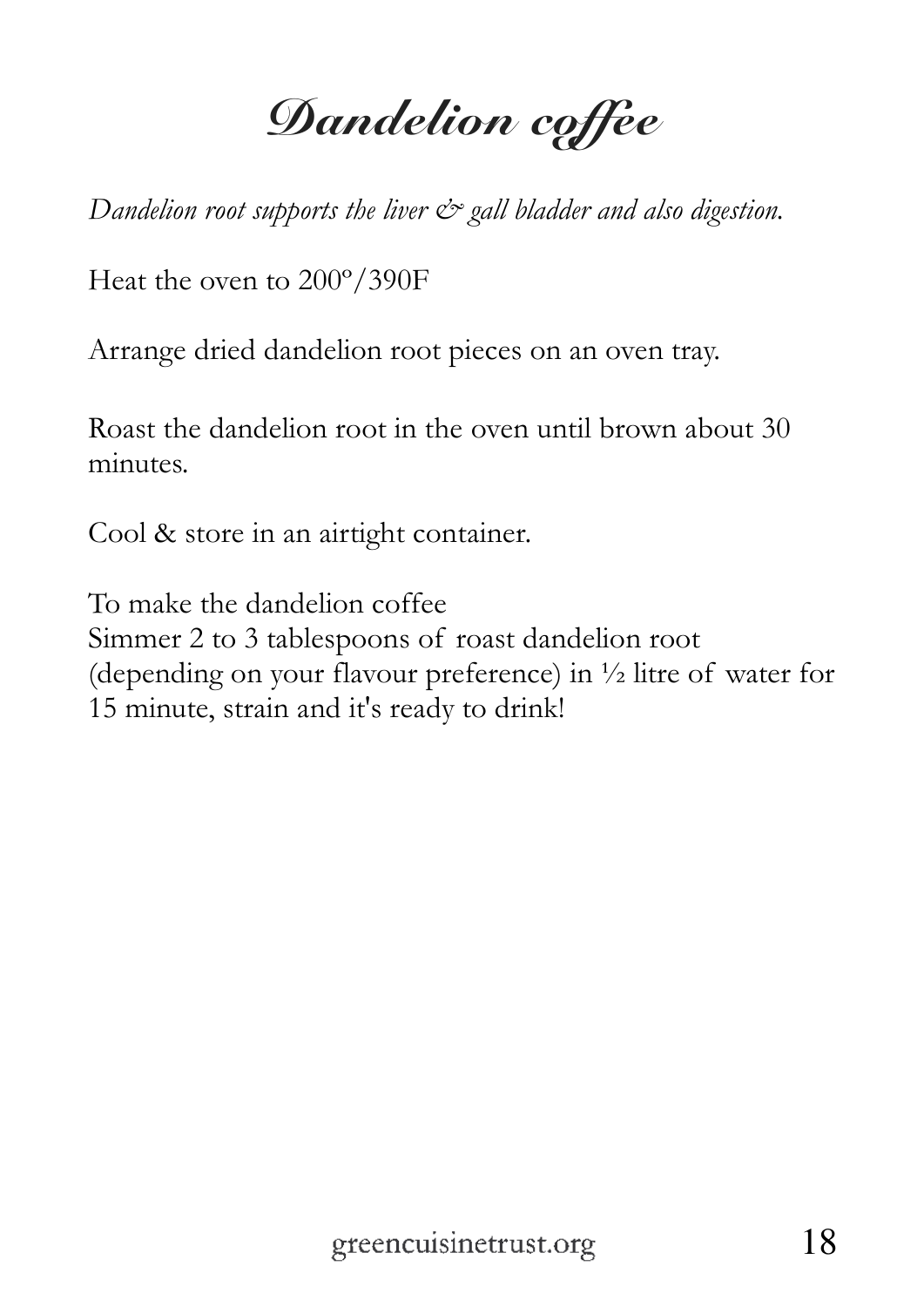## Buckwheat crackers

basic mix 250g raw buckwheat groats sprouted for 1 day 75g ground linseed 1 finely grated carrot 1 tsp salt  $\frac{1}{2}$  teaspoon black pepper 3 tablespoons olive oil 2 cloves garlic - crushed additions 1 heaped teaspoon grated fresh turmeric 1 heaped teaspoon activated charcoal powder

1 level teaspoon spirulina powder

Process the buckwheat and carrot in a food processor until well mixed. Place this mixture in a bowl and stir in the remaining basic ingredients.

Divide this mixture between 3 bowls and add a separate flavour addition to each one.

Spread the individual mixtures onto baking parchment or the teflex sheets (these generally come with your dehydrator) to a thickness of approx 3 -4 mm. Dehydrate at  $140 \text{ }^{\circ}\text{F}$  (60 $\text{ }^{\circ}\text{C}$ ) for about 2 hours. then score into squares of a size that takes your fancy. Dehydrate for a further 2 hours before flipping over (remove parchment or teflex sheet) and dehydrating until completely dry.

When they are dry & crisp, remove, cool and store in an airtight jar.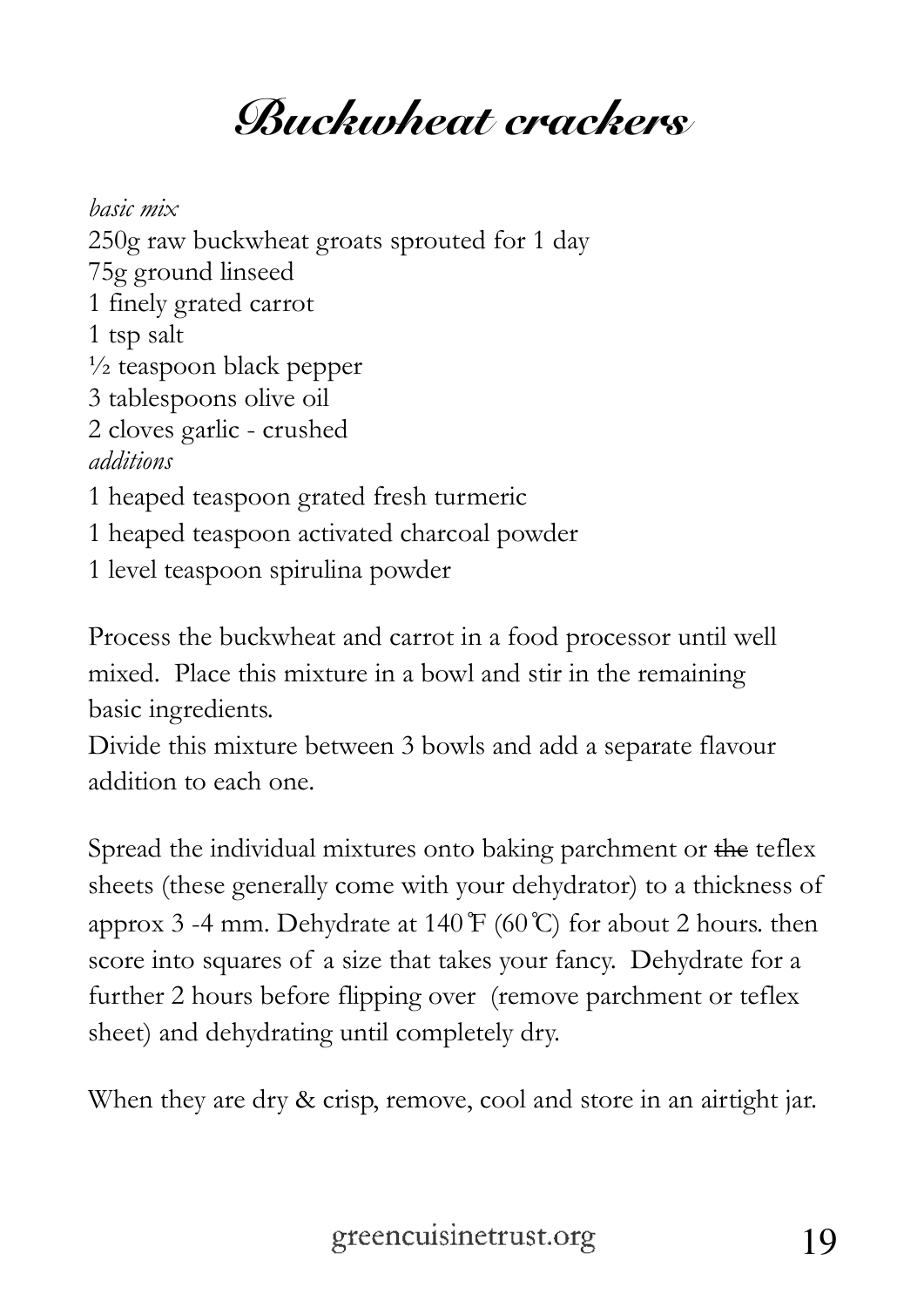Kale crisps

200g curly kale 1 tablespoon olive oil  $\frac{1}{2}$  teaspoon salt 1 ½ teaspoons nutritional yeast ½ teaspoon chilli powder Wash the kale if necessary and dry with a salad spinner or towel. Strip the kale leaf from the stem and tear into large crisp size

pieces and place in a bowl. The kale will shrink as it dries so don't tear them too small.

Massage the oil & salt well into the kale for a minute, add the nutritional yeast flakes and chilli and mix well.

Spread the kale onto drying trays with plenty of room for air circulation.

Dry at 115°F /60 °C for 1 – 3 hours. Store in an airtight jar and use within a month.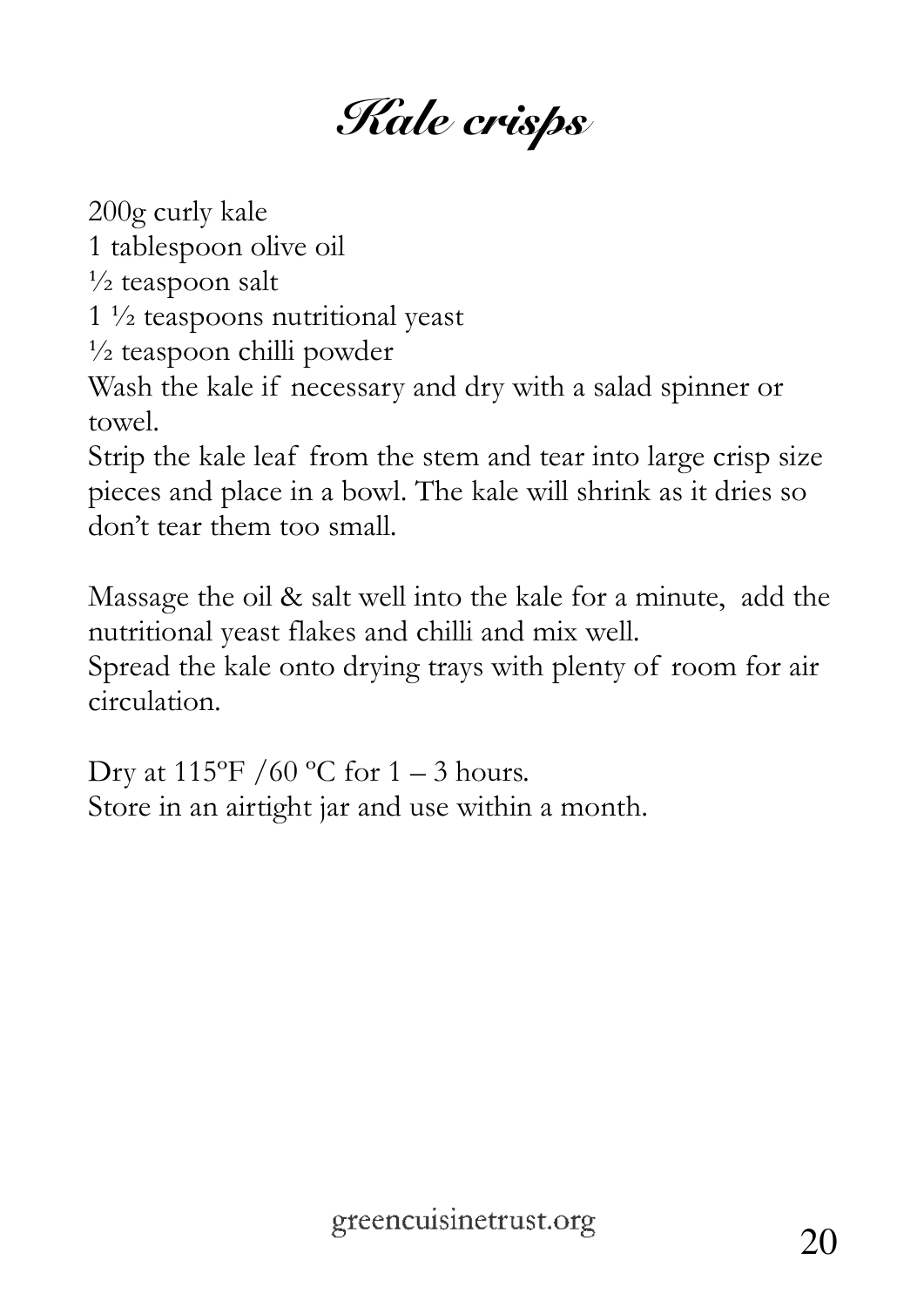Courgette crisps

250g young courgettes ¼ teaspoon freshly ground black pepper ¼ teaspoon salt ¼ teaspoon smoked paprika ½ teaspoon olive oil 1 tablespoon yeast flakes

Slice the courgettes very thin (use a mandolin if you have one) and place in a bowl.

Add the remaining ingredients and toss well together.

Arrange the slices on a dehydrator tray making sure they do not overlap.

Dehydrate at  $135^{\circ}$  for  $7 - 10$  hours or until crisp.

Best eaten straight away.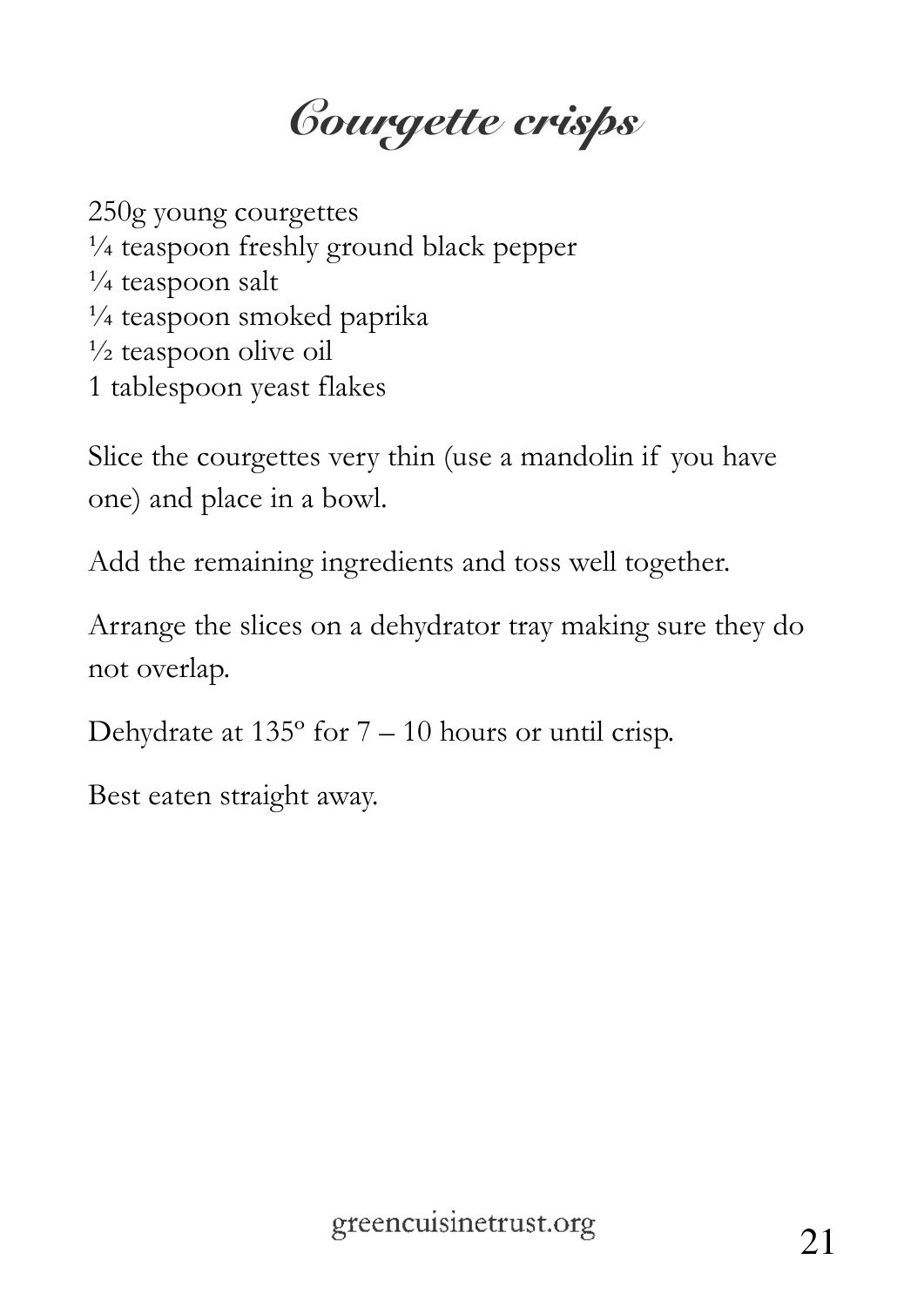### Fruit leather

Some of the best fruits to choose from are: blackcurrants, apricots, raspberries, strawberries, peaches, nectarines and pears.

Wash & prepare your chosen fruit by removing stems and stones.

Blend in a blender until smooth, for every 500ml of puree add the juice of ½ lemon.

You could add a spice or herb; blackcurrants are good with mint, raspberries with thyme and apricots with cinnamon, you could also sweeten with a touch of honey.

Line dehydrator trays with parchment paper or teflex sheets & spread the mixture over the paper  $1/$ " -  $1/$ " thick.

Dehydrate at 145ºF/65ºC for 6 -10 hours.

The fruit leathers are done when they look like leather and are not at all sticky to touch. Make sure you test the middle of the leathers which will be the last part to dry.

Cut the leathers into strips, lay on strips of baking parchment and roll each one up.

Store in an airtight container in cool, dry place for up to 4 – 6 weeks. They would store in the freezer for up to a year.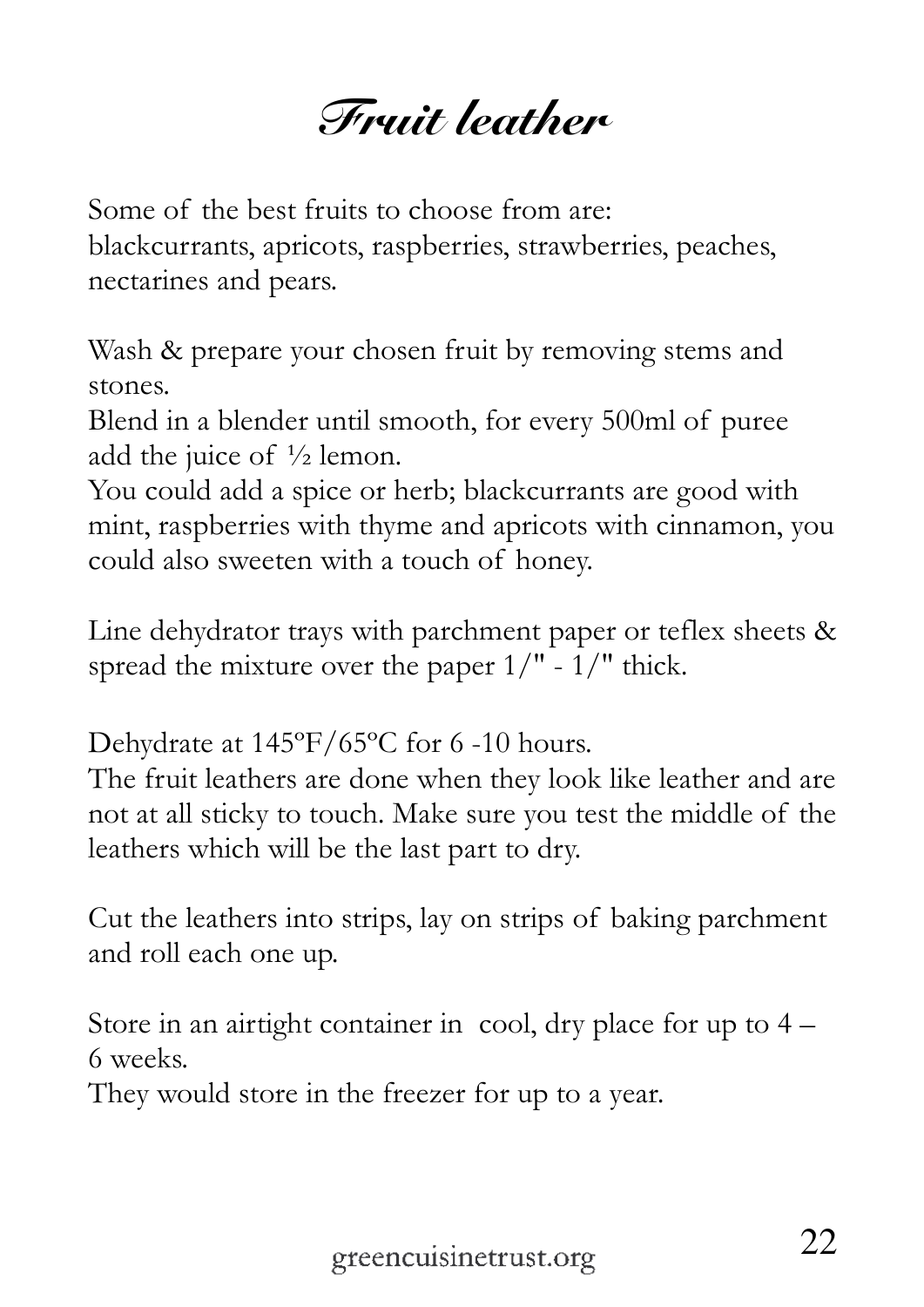Glossary

air drying  $\sim$  open air drying in warm spot with good air circulation

**dehydrator**  $\sim$  an electric or solar powered device that removes moisture from food

digestive enzymes  $\sim$  these enzymes help break down the food we eat.

**enzymes**  $\sim$  enzymes are catalysts that speed up reactions in the body

food dehydration  $\sim$  a technique used to remove water to preserve food

fruit leathers  $\sim$  a dried fruit puree.

**mylar bags**  $\sim$  *mylar bags are made from a polyester resin laminated to a* aluminium foil and extend the shelf life of preserved food

**oxygen absorbers**  $\sim$  oxygen absorbers remove oxygen from an airtight container to support long term storage.

sun drying  $\sim$  sun drying works well, especially for fruits, if the temperature is above  $85^{\circ}$ F and the humidity below  $60\%$ 

**Teflex sheets**  $\sim$  re-usable, flexible non stick sheets for use on dehydrator trays **vacuum packing**  $\sim$  a method of storing that removes air from a package before sealing.

**vacuum sealer**  $\sim$  a machine that sucks the air out of a package and seals it tight. **vine drying**  $\sim$  allowing beans to dry in their pods on the vine until the beans rattle in side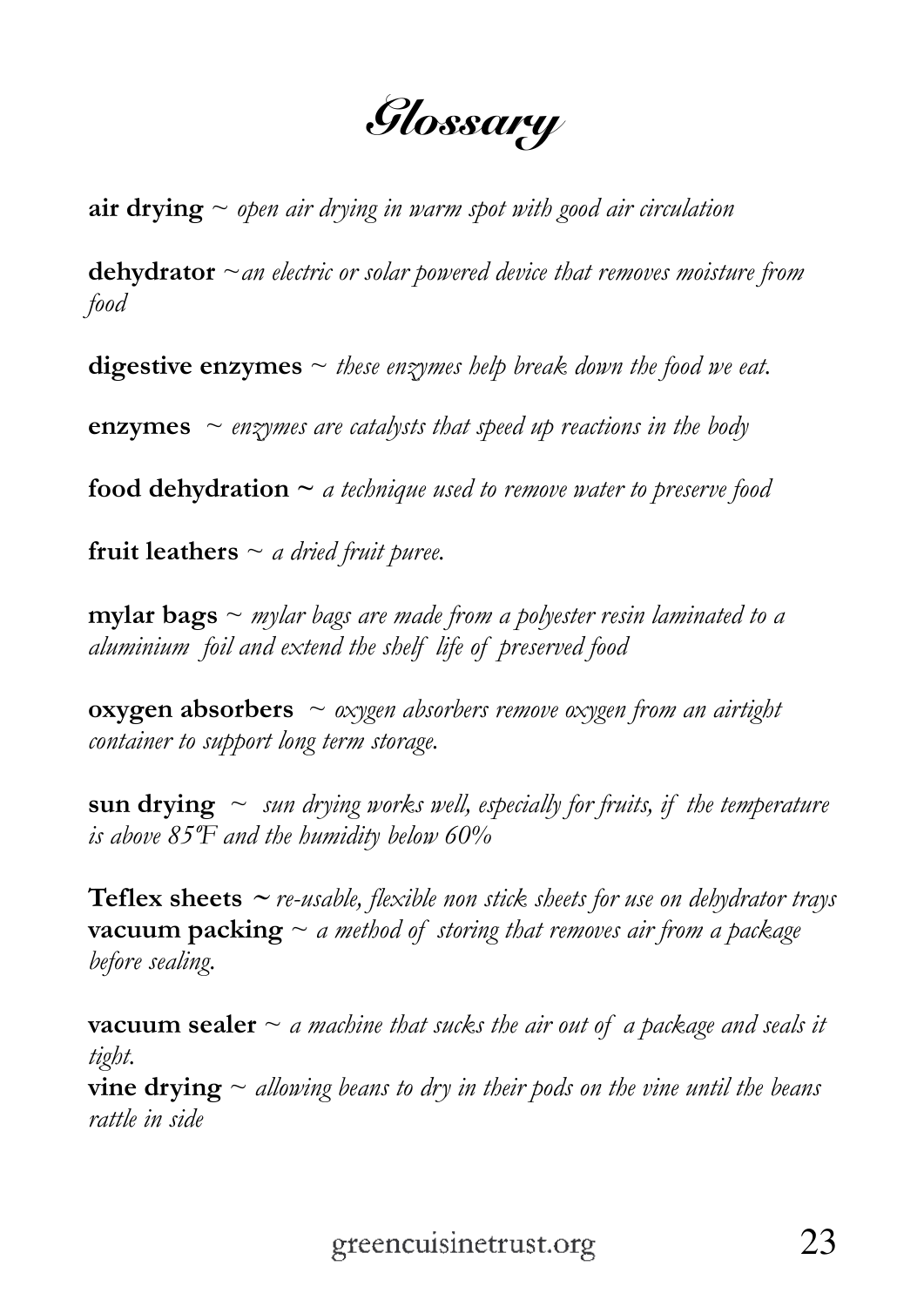## Resources

Dehydrators are a worthwhile investment. They come in various sizes along with various prices.

#### Stockli dehydrator with stainless steel trays

Round stackable layers made from stainless steel mesh. Reasonably compact and easy to use.

www.ukjuicers.com/stockli-dehydrator-stainless-steel-trays

#### Excalibur four tray dehydrator

This has a drawer function rather than a stack. Very easy to use, sliding the shelves in and out makes it easy to check on drying progress. You can also buy an Excalibur with 4, 5 or 9 drawers. It's worth buying one with a timer. www.ukjuicers.com/excalibur

#### Solar dehydrator

There are 2 basic designs for solar food dryers. Direct dryers, which are a box with glass, or indirect (which is the better) and uses hot air. You can find instructions to make your own here.

www.motherearthnews.com/diy/tools/solar-food-dehydrator-planszm0z14jjzmar

#### Mylar bags & oxygen absorbers

https://www.fresherpack.co.uk

#### Books

Solar Food Dryer - How to make & use your own low cost high performance sun powered food dehydrator. - Eben Foder New Society Publishers

The Ultimate Dehydrator Cookbook – The complete guide to drying food - Tammy Gangloff Steven Gangloff Stackpole Books

The Food Dehydration Bible – Grow it . Dry it. Enjoy it. - Brett L Markham Skyhouse Publishing